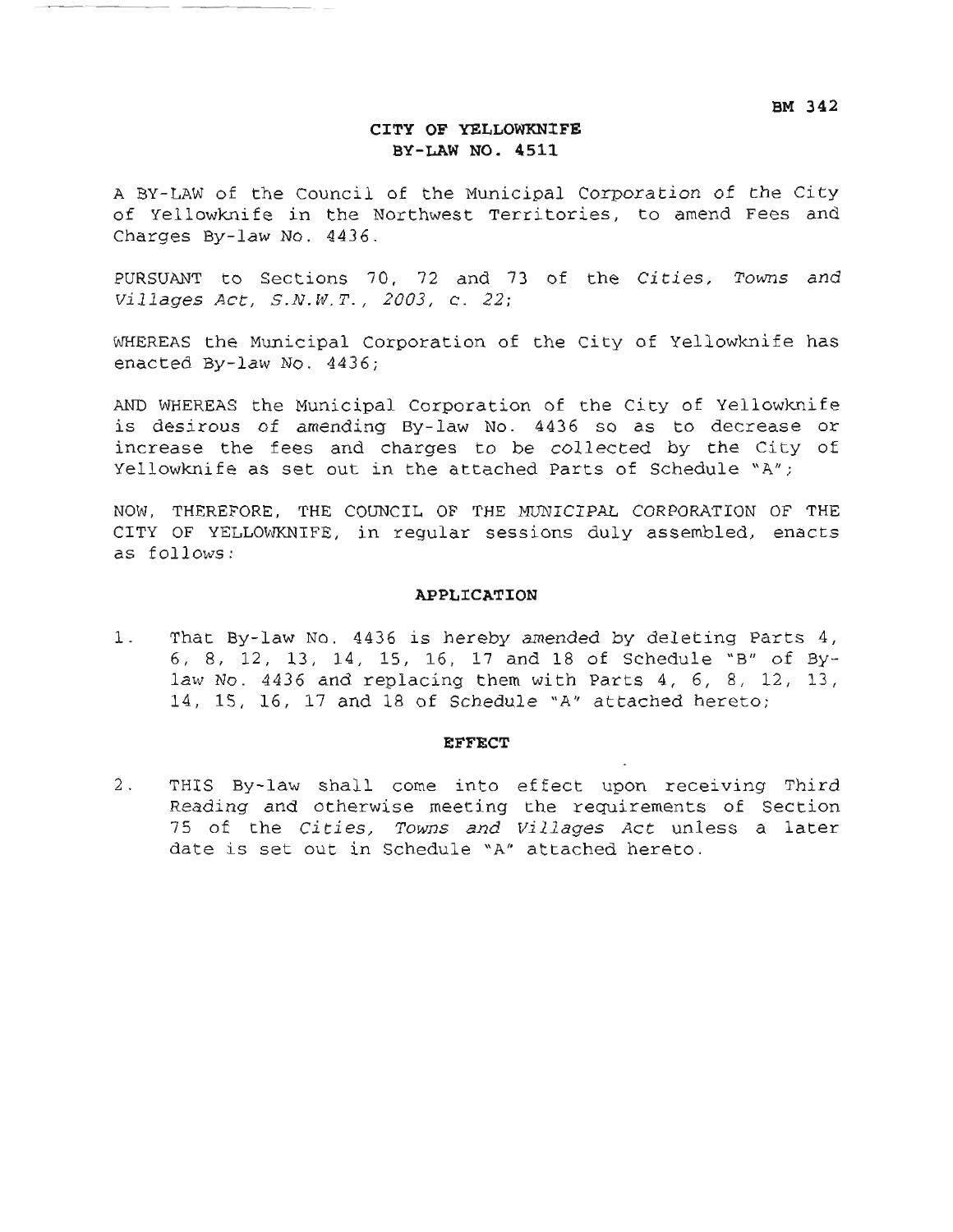By-law No. 4511 Page 2

BM 342

READ a First Time this  $\frac{14}{10}$  day of  $\frac{14}{10}$   $\frac{1}{10}$ A.D. 2009.

MAYOR

CITY ADMINISTRATOR

READ a Second Time this  $M^{\#}$  day of \_ A.D. 2009.

CITY ADMINISTRATOR

|  |  | READ a Third Time and Finally<br>April 1.D. 2009. |
|--|--|---------------------------------------------------|

this  $27 \frac{h}{\text{day}}$  of Passed

MAYOF CITY ADMINISTRATOR

I hereby certify that this by-law has been made in accordance with the requirements of the Cities, Towns and Villages Act and the by-laws of the Municipal Corporation of the City of Yellowknife.

CITY ADMINISTRATOR

Docs #159064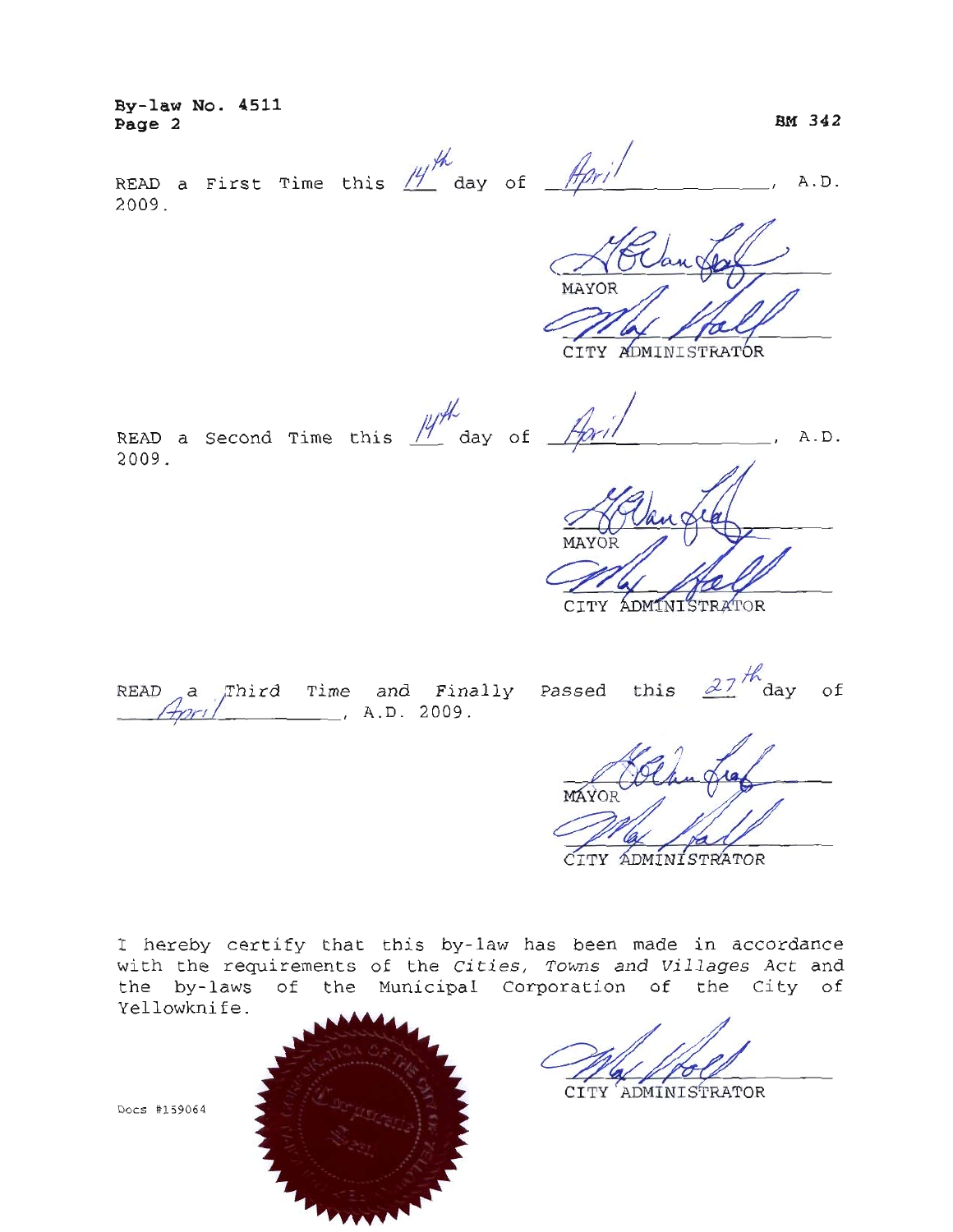## **Schedule "A"**

## **Fees and Charges**

## **PART 4 – Cemetery Fees (Cemetery By-law No. 3965)**

| <b>SERVICE</b>                        | FEE                |
|---------------------------------------|--------------------|
| Burial Permit                         | \$50.00            |
| Burial Plot                           |                    |
| - Infant                              | \$75.00            |
| - Adult                               | \$125.00           |
| - Military                            | \$75.00            |
| - Cremation                           | \$75.00            |
| Opening and Closing Burial Plot       | \$400.00           |
| Opening and Closing Cremation<br>Plot | \$220.00           |
| Disinterment                          | 100% cost recovery |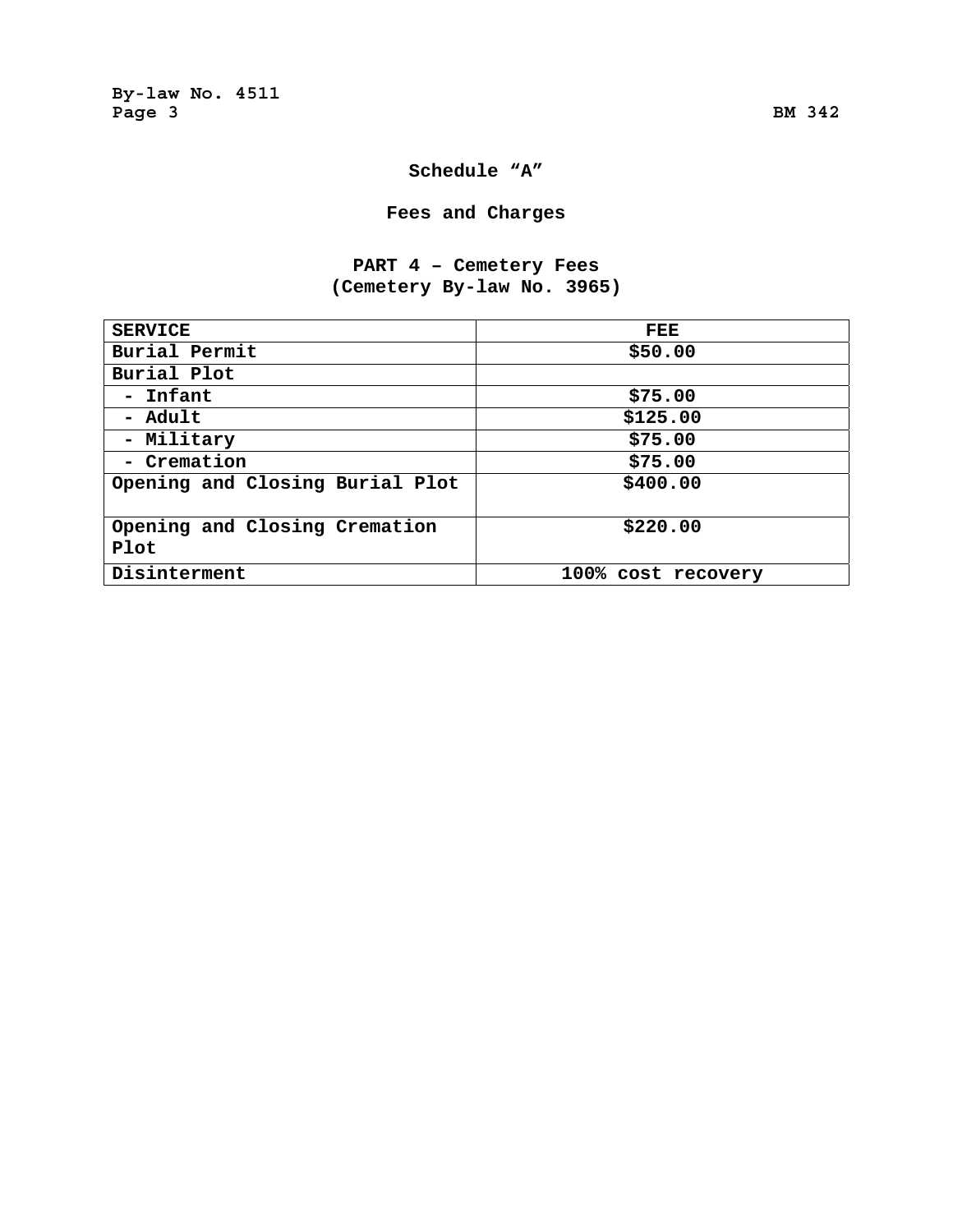## **PART 6** - Fire Division Fees

(Emergency Response and Protection By-law No. 4175)

| EQUIPMENT AND LABOUR CHARGES FOR<br>EMERGENCY RESPONSES         | FEE.                                           |
|-----------------------------------------------------------------|------------------------------------------------|
| <b>FIRE RESPONSE</b>                                            | \$500.00                                       |
| -First two (2) hours (minimum                                   |                                                |
| charge)                                                         |                                                |
| -Each additional two (2) hours                                  | $$200.00 + all actual$                         |
|                                                                 | overtime hours of off-                         |
|                                                                 | duty Fire<br>Fighters                          |
|                                                                 | required to operate Fire<br>Division Equipment |
|                                                                 |                                                |
| MEDICAL REPONSE                                                 |                                                |
| -Medical Transfer                                               | \$475.00 plus \$75.00/hour                     |
|                                                                 | waiting time (if                               |
|                                                                 | applicable)                                    |
| -Medical Response - Yellowknife                                 | \$225.00                                       |
| Resident                                                        |                                                |
|                                                                 |                                                |
| -Medical Response - NWT Resident                                | \$300.00                                       |
| -Medical Response - Out of                                      | \$350.00                                       |
| Territory Resident                                              |                                                |
|                                                                 |                                                |
| -Medical Supplies used during                                   | Replacement Cost + 10%                         |
| response<br>HIGHWAY RESPONSE (outside                           | administration fee                             |
| municipal boundaries)                                           |                                                |
| -Medical or Fire                                                | $$1500.00 + $2.00/km$                          |
| Fire Response to False Alarms                                   |                                                |
| -First three (3) responses related                              | No charge                                      |
| to a False Alarm at the same                                    |                                                |
| premises                                                        |                                                |
| -For the fourth $(4th)$ and each                                |                                                |
| subsequent response to a False                                  | $$1,000.00$ per response                       |
| Alarm at the same premises<br>responded to during each calendar |                                                |
| year                                                            |                                                |
|                                                                 |                                                |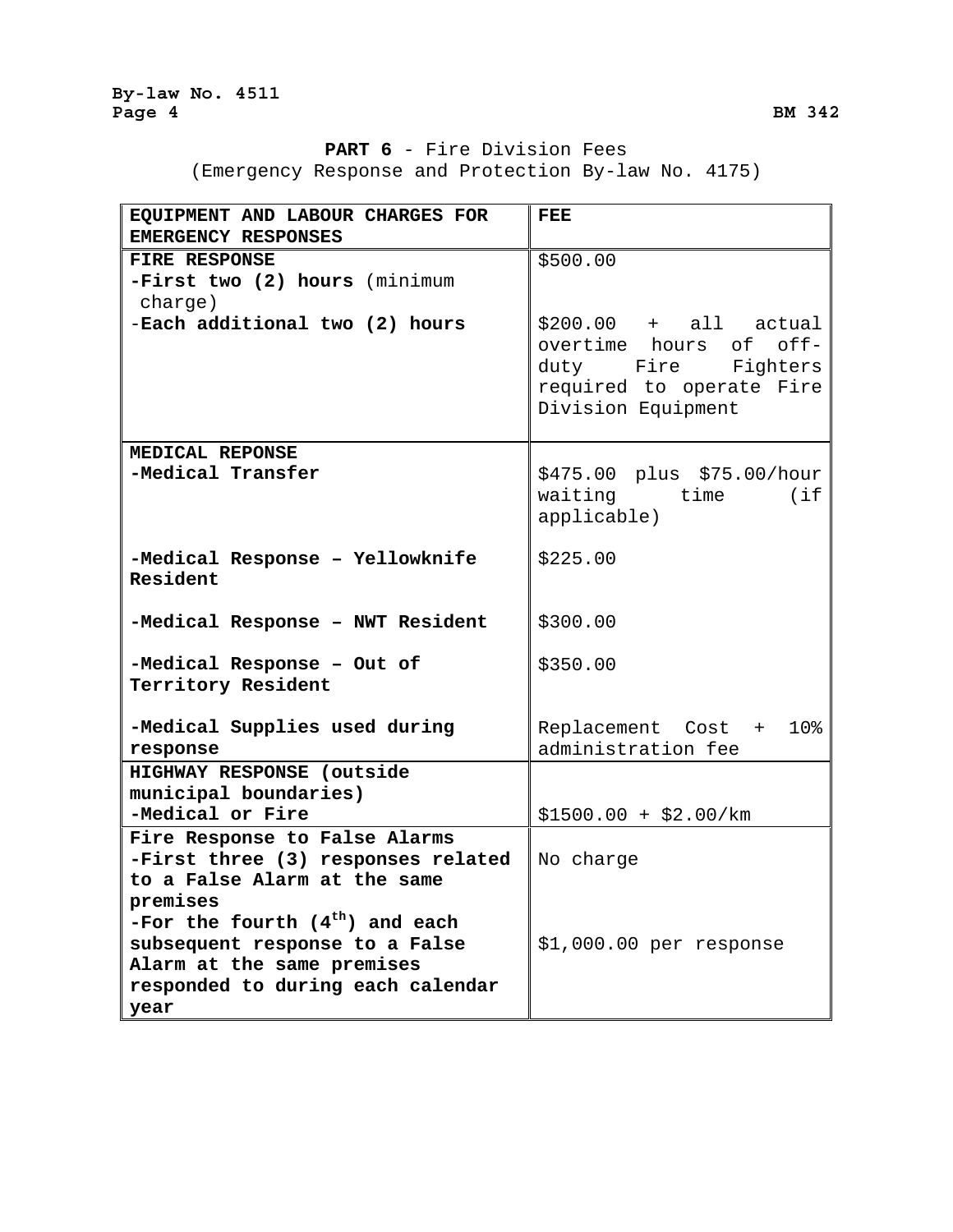## **By-law No. 4511**  Page 5 BM 342

## **PART 8** – Parking Meter, Parking Certificate and Orderly Use of Highway Permit Rates (Highway Traffics By-law No. 4063)

| <b>SERVICE</b>                   | FEE               |
|----------------------------------|-------------------|
| Parking Meter Time               |                   |
| Three (3) Minutes                | $$0.05$ cent coin |
| Six (6) Minutes                  | \$0.10 cent Coin  |
| Fifteen (15) Minutes             | $$0.25$ cent coin |
| Sixty (60) Minutes               | $$1.00$ coin      |
| One Hundred Twenty (120) Minutes | $$2.00$ coin      |
| Parking Certificate              |                   |
| Per Month                        | \$30.00           |
| Per Year                         | \$300.00          |
| Orderly Use of Highway Permit    | \$50.00           |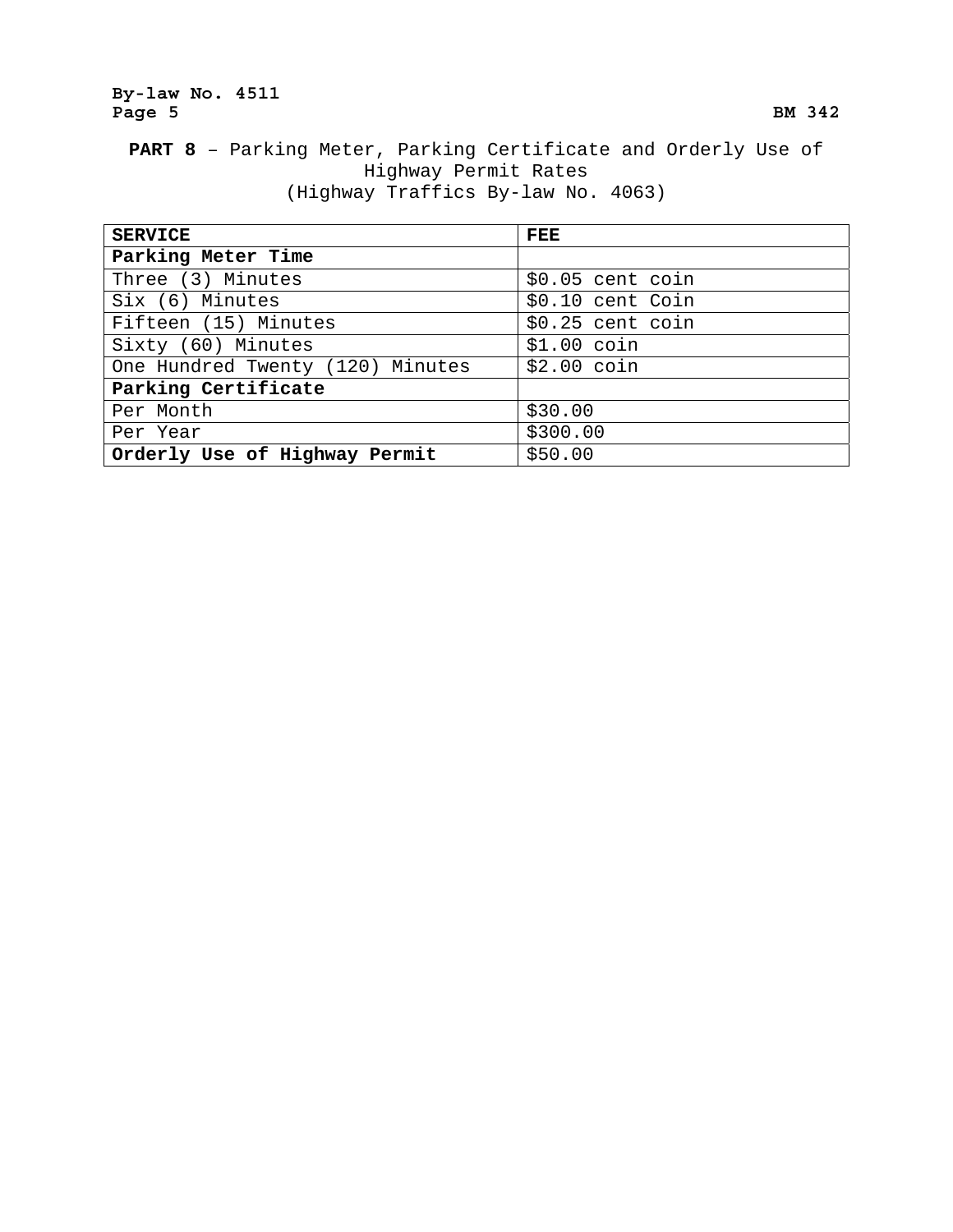**PART 12** – Recreation and Parks Related Fees (Public Parks and Recreation By-law No. 3964)

|                                        | FEE (Effective        |
|----------------------------------------|-----------------------|
| PROGRAM OR SERVICE                     | September 1, 2009)    |
| Arenas                                 |                       |
| Public Skating Admission               |                       |
| Adults                                 | \$4.00                |
| Children, Students, Seniors            | \$3.00                |
| Family                                 | \$7.50                |
| Noon Hour Adult Shinny or Skate        | \$3.50                |
| Parent/Tot Skating Admission           |                       |
| Parents/Tots                           | No charge             |
| Season Passes (Sept.-Apr.)             |                       |
| Passes are 50% off starting Jan. 1     |                       |
| Adults                                 | \$73.50               |
| Children, Students, Seniors            | \$36.50               |
| Family                                 | \$115.75              |
| Noon Hour Pass (16 punch for Shinny &  |                       |
| Adult Skate)                           | \$37.25               |
| Ice Arena Rental                       |                       |
| Adults (prime)                         | \$135.00/hour         |
| Adults (non prime) (75% of prime)      | \$101.25/hour         |
| Youth (prime)                          | \$67.50/hour          |
| Youth (non prime) (75% of prime)       | \$50.75/hour          |
| Adult/Youth (prime)                    | \$101.25/hour         |
| Adult/Youth (non prime) (75% of prime) | \$76.00/hour          |
|                                        |                       |
| PRIME TIME - SATURDAY AND SUNDAY       | 8:00 a.m. to midnight |
| PRIME TIME - MONDAY TO FRIDAY          | 4:00 p.m. to midnight |
| NON PRIME TIME - SATURDAY AND SUNDAY   | Midnight to 8:00 a.m. |
| NON PRIME TIME - MONDAY TO FRIDAY      | Midnight to 4:00 p.m. |
| Non Ice Arena Rental (Sports Activity) |                       |
| Adult                                  | \$71.00/hour          |
| Adult/Youth                            | \$53.25/hour          |
| Youth                                  | \$35.50/hour          |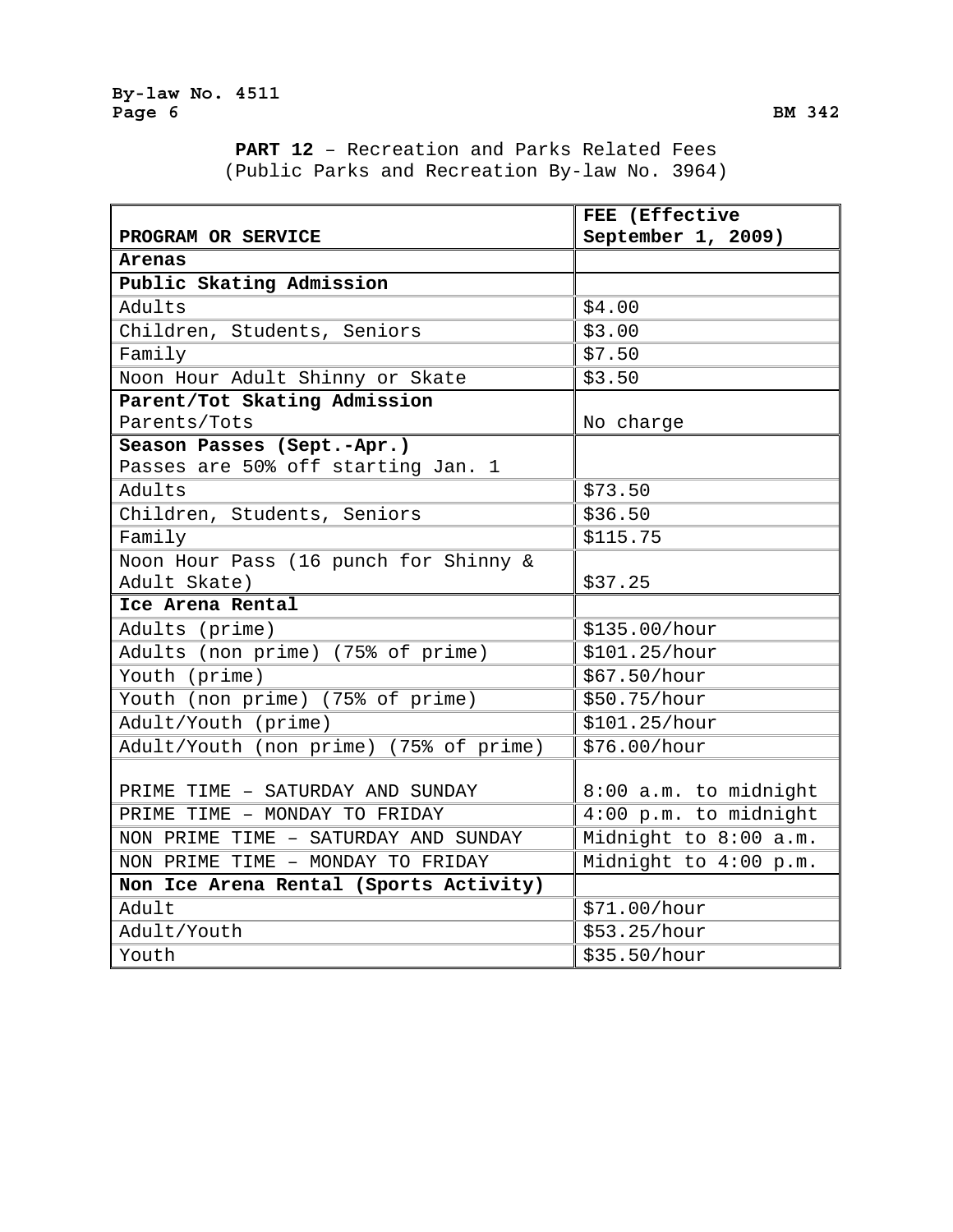| PROGRAM OR SERVICE                                  | FEE (Effective                               |
|-----------------------------------------------------|----------------------------------------------|
|                                                     | September 1, 2009)                           |
| Liquor Licensed Events at City<br>Facilities        | A \$500.00<br>maintenance/damage             |
|                                                     | deposit is required for                      |
|                                                     | liquor licensed events                       |
|                                                     | at all City facilities.                      |
|                                                     | The deposit will be<br>refunded following an |
|                                                     | inspection of the                            |
|                                                     | facility by a                                |
|                                                     | representative of the                        |
|                                                     | Community Services                           |
|                                                     | Department.                                  |
| Main Floor Rental (Non-ice Activity)                |                                              |
| Special Events (Additional services at<br>$cost$ )* | \$1,393.00/day                               |
| Auxiliary Power Supply (reel/day) (YK               | \$32.00/day                                  |
| Arena only)                                         |                                              |
| 'A' Frame Connector/ Power Cart                     | \$127.50/day                                 |
| Connection                                          |                                              |
| Coin operated Skate Sharpener Space                 | \$127.50/month                               |
| Bank Machine Space                                  | \$127.50/month                               |
| *Floor Rental includes up to 200                    |                                              |
| chairs/80 Tables                                    |                                              |
| Multiplex Convention Rate                           |                                              |
| This rate applies when all elements of              | \$3,607.00/day                               |
| facility are booked by a single user                |                                              |
| (i.e., both arenas, gym, meeting room               |                                              |
| and lobby) and includes 400 chairs and              |                                              |
| 160 tables                                          |                                              |
| Portable Floor Rental                               |                                              |
| One Day (Includes set-up & take down)*              | \$1,483.00/day                               |
| Each Additional Day                                 | \$811.50/day                                 |
|                                                     |                                              |
| Other                                               |                                              |
| Arena Lobby                                         | \$145.50/day or                              |
|                                                     | \$10.25/hour                                 |
|                                                     |                                              |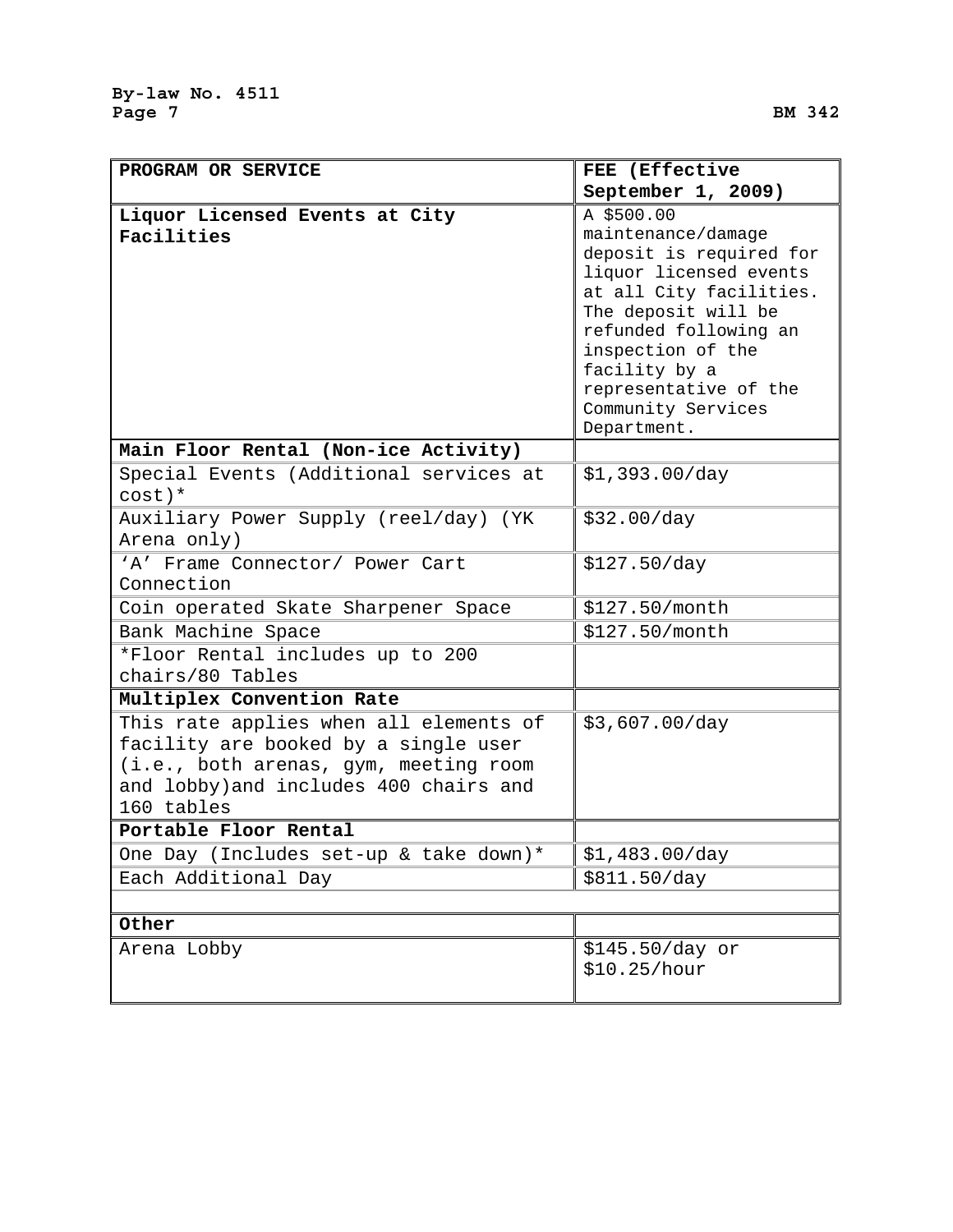| <b>PROGRAM OR SERVICE</b>               | FEE (Effective          |
|-----------------------------------------|-------------------------|
|                                         | September 1, 2009)      |
| Exclusive use of Yellowknife Community  | Non-Profit -            |
| Arena ("YKCA") parking lot              | $$562.25/day + $100.00$ |
| (includes full access to arena          | refundable deposit      |
| washroom, provided that the rental does |                         |
| not conflict with any regularly         | Commercial or Profit    |
| scheduled events or programs being held | $$1,124.00/day +$       |
| in the existing facilities)             | \$100.00 refundable     |
|                                         | deposit                 |
| YKCA Car Washes                         | \$60.50/day             |
|                                         |                         |
| Advertising in City Arenas*             |                         |
| 4' x 8' Sign on the Wall (YKCA Only)    | \$600.00/year/ice       |
|                                         | surface                 |
| 4'x 8' Sign on the ice level boards     | \$800.00/year/ice       |
|                                         | surface                 |
| Name and Logo on the ice surface        | \$1,100.00/year/ice     |
|                                         | surface                 |

| Name and Logo on the ice surface    | $\frac{151}{100.00}{\text{year/ice}}$ |
|-------------------------------------|---------------------------------------|
|                                     | surface                               |
| Zamboni                             | $ \$2,100.00/side/year$               |
| *15% discount off total of multiple |                                       |
| facility advertising rates          |                                       |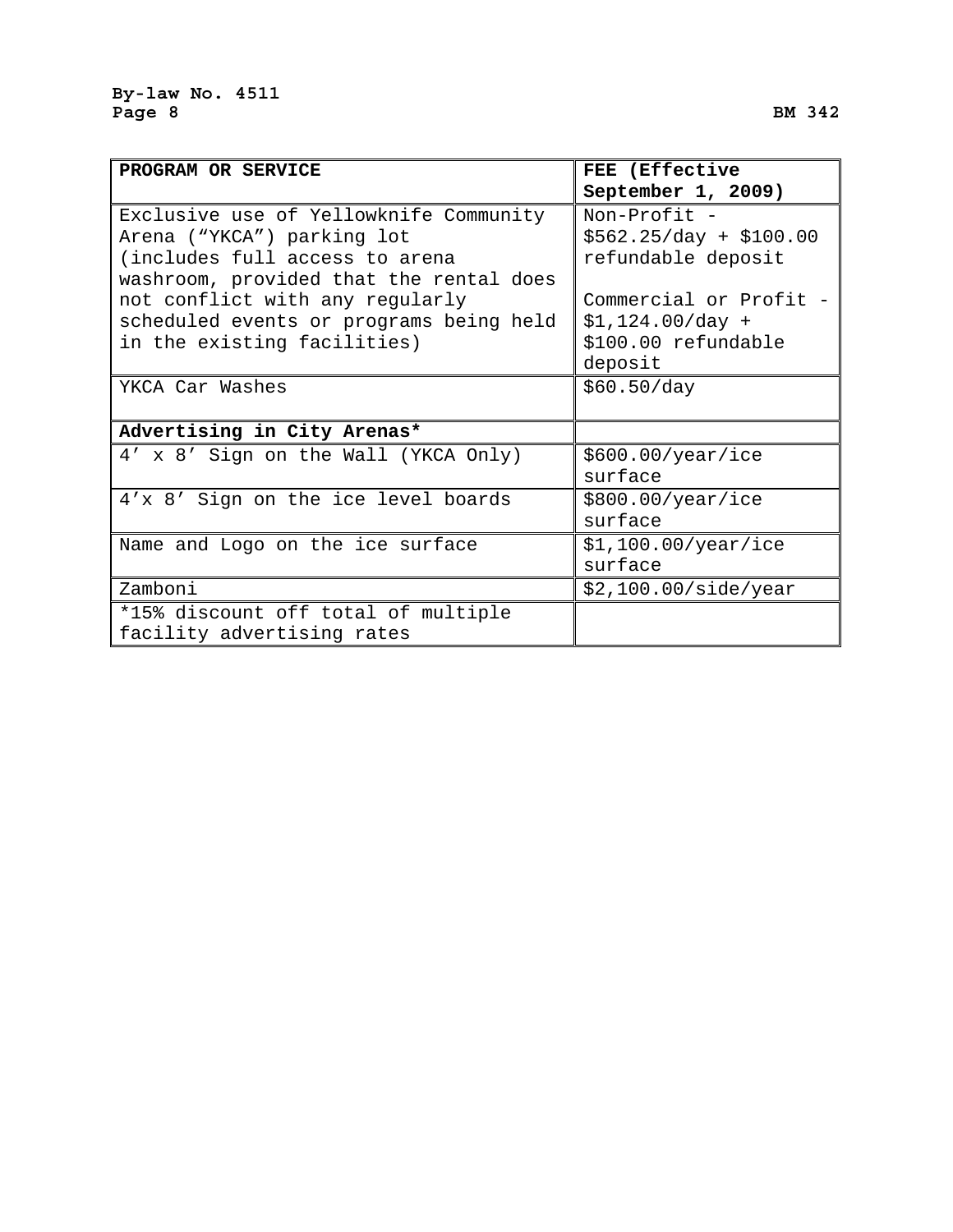r

|                                        | FEE (Effective     |
|----------------------------------------|--------------------|
| PROGRAM OR SERVICE                     | September 1, 2009) |
| Ruth Inch Memorial Pool                |                    |
| Single Admissions                      |                    |
| Family                                 | \$9.25             |
| Adult                                  | \$5.50             |
| Students/Seniors                       | \$4.25             |
| Youth                                  | \$3.50             |
| Pre-School                             | \$2.50             |
| Shower                                 | \$3.75             |
| Whirlpool/Sauna                        | \$4.75             |
| Aquafit Drop-In                        | \$7.25             |
| <b>Passes</b>                          |                    |
| Electronic Punch Passes                | 15% off single     |
|                                        | admission          |
| FLEXI-PASS (3 months)                  |                    |
| $-Family$                              | \$312.00           |
| -Adult                                 | \$157.25           |
| -Students/Seniors                      | \$104.00           |
| -Youth                                 | \$85.00            |
| -Pre-School                            | \$43.50            |
| -Aquafit                               | \$180.25           |
| Fitness Pass (Aquafit, Masters & lane  | \$200.50           |
| swim)                                  |                    |
| Group Rentals                          |                    |
| Youth/Student                          | \$73.25/hour       |
| Youth/Adult Private                    | \$110.00/hour      |
| Adult Private                          | \$146.50/hour      |
| Youth (Shared)                         | \$37.00/hour       |
| Adult (Shared)                         | \$74.25/hour       |
| (Shared rentals are two or more groups |                    |
| using the facility)                    |                    |
| Youth/Student                          | \$15.00/hour       |
| Adult Lane Rental                      | \$29.75/hour       |
| Sundeck (Barbecues are included)       | \$30.75/hour       |
| Additional Lifeguards                  | \$42.50/hour       |

| <b>Lesson Fees</b>                   |                                  |
|--------------------------------------|----------------------------------|
| Aquatot; Teddy Bear Bronze (30 Min)  | $\frac{1548.50}{\text{program}}$ |
| Silver, Gold & Olympian; AquaQuest   |                                  |
| Level 1 to 4; and Stroke Improvement |                                  |

۳.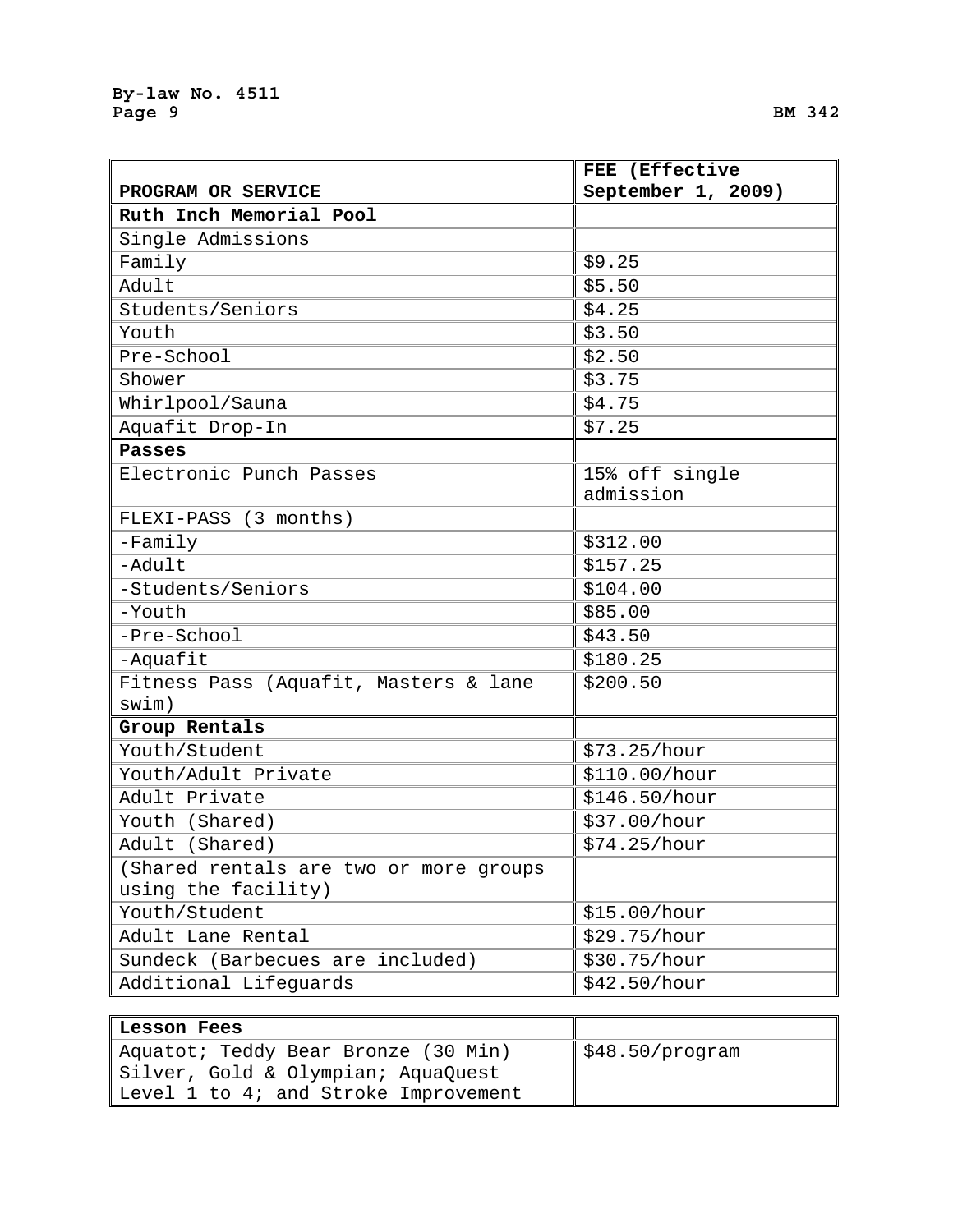### **By-law No. 4511**  Page 10 BM 342

| PROGRAM OR SERVICE (Lesson Fees Cont'd)                                                               | FEE (Effective                        |
|-------------------------------------------------------------------------------------------------------|---------------------------------------|
| AquaQuest Level 5 to 12 (45 - 60 Min)<br>Springboard Diving; Snorkeling; and<br>Synchronized Swimming | September 1, 2009)<br>\$55.00/program |
| Junior Lifeguard Club (60 Min)<br>(T-shirts extra)                                                    | \$63.75/program                       |
| AquaAdult (60 Min)                                                                                    | \$63.75/program                       |
| -Punch Pass (10 Admissions)                                                                           | \$67.00                               |
| -Drop In (Single Admission)                                                                           | \$7.75                                |
| Bronze Medallion                                                                                      | \$185.75/program                      |
| Bronze Cross                                                                                          | \$185.75/program                      |
| National Lifeguard Service Award                                                                      | \$297.00/program                      |
| Water Safety Instructor                                                                               | \$409.50/program                      |
| Private Lessons - Youth                                                                               | \$41.25/hour                          |
| Private Lessons - Adult                                                                               | \$41.25/hour                          |
| Advertising at Ruth Inch Memorial Pool                                                                |                                       |
| 4' x 8' Sign on the wall                                                                              | \$600.00/year                         |
| 53" x 9.5" Sign on the front railing<br>NOTE: Multiple advertising rate - 15%<br>discount off total   | \$325.00/year                         |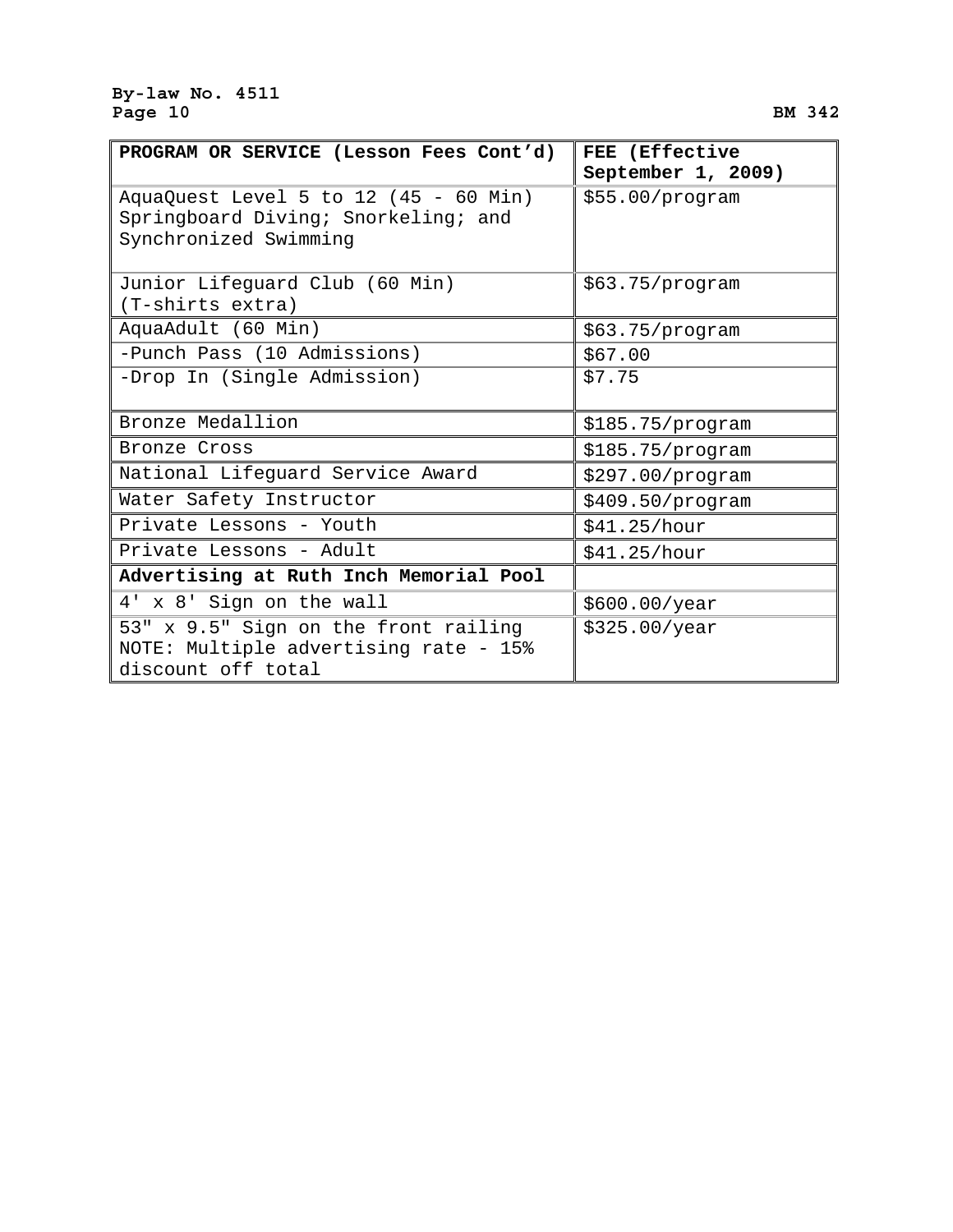**School Rental**

**PROGRAM OR SERVICE** 

|      | FEE (Effective     |  |  |
|------|--------------------|--|--|
|      | September 1, 2009) |  |  |
|      |                    |  |  |
|      |                    |  |  |
| ools |                    |  |  |
|      | \$21.75/50 min.    |  |  |

| Large Gyms                                           |                        |
|------------------------------------------------------|------------------------|
| Sir John, St. Pat's & Weledeh schools                |                        |
| Youth                                                | \$21.75/50 min.        |
| Youth/Adult                                          | \$32.50/50 min.        |
| Adult                                                | \$43.25/50 min.        |
| Medium Gyms                                          |                        |
| J.H. Sissons, Range Lake, St. Joseph &               |                        |
| Wm. McDonald schools, Multiplex gym                  |                        |
| Youth                                                | \$14.50/50 min.        |
| Youth/Adult                                          | \$21.75/50 min.        |
| Adult                                                | \$29.00/50 min.        |
| Multiplex Gym - Corporate, Bingos &                  | \$103.00 for floor     |
| Fundraising                                          | coverings              |
| (Tradeshows, Conferences, Parties,                   | \$618.00 for Daily Gym |
| Private Functions, Weddings, Dances,                 | Rental (8 hours) or    |
| Concerts, Cabarets, etc.)                            | \$75.00 per hour to a  |
|                                                      | maximum of 7 hours     |
|                                                      | **Tables, chairs,      |
|                                                      | stage, etc. extra      |
| Small Gyms<br>Mildred Hall & N.J. Macpherson schools |                        |
| Youth                                                | $$7.25/50$ min.        |
| Youth/Adult                                          |                        |
|                                                      | \$14.50/50 min.        |
| Adult                                                | \$21.75/50 min.        |
| Tournaments/Special Events                           |                        |
| Large                                                |                        |
| -Adult<br>-Youth                                     | \$346.00/day           |
| Medium (other than Multiplex Gym)                    | \$173.00/day           |
| -Adult                                               | \$288.00/day           |
| -Youth                                               | \$144.00/day           |
| Commercial Special Events                            |                        |
| Weledeh/St. Patrick's school Twin                    | \$123.50/hour          |
| Gymnasium Complex (at above schools)                 | \$1,352.00/day         |
|                                                      | \$676.00/per side      |
| Classrooms & Multiplex PSAV Room                     |                        |
| Youth                                                | \$6.25/hr              |
| Youth/Adult                                          | \$9.50/hr              |
|                                                      |                        |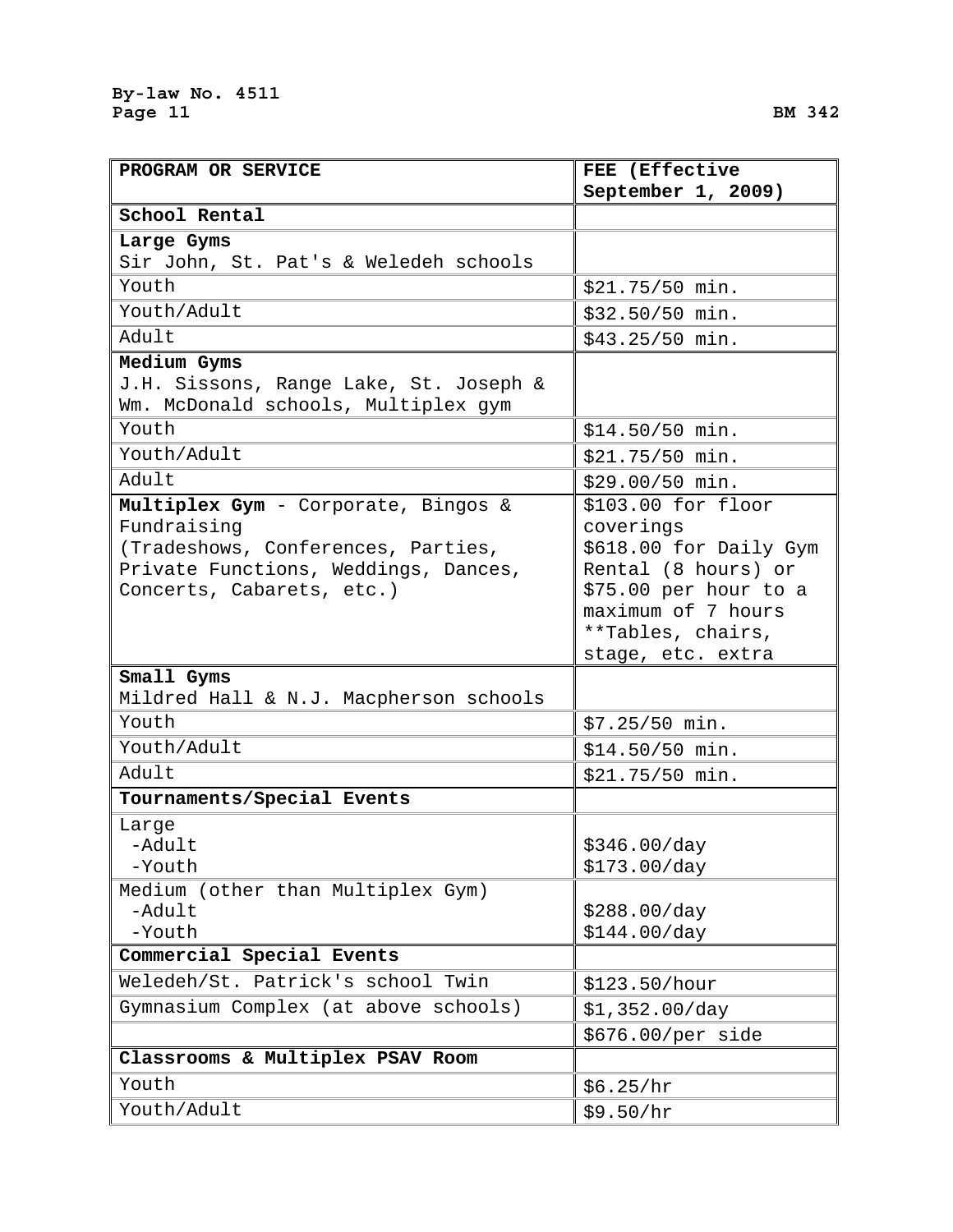| Adult |  |  | $\frac{1}{2}$ \$12.50/hr |                                                      |  |
|-------|--|--|--------------------------|------------------------------------------------------|--|
|       |  |  |                          | PSAV Arch. Ltd. Meeting Room Corporate    \$39.00/hr |  |

| PROGRAM OR SERVICE                     | FEE (Effective          |
|----------------------------------------|-------------------------|
|                                        | September 1, 2009)      |
| Advertising in Recreation Guide        |                         |
| Inside Full Page                       | \$525.00/issue          |
| Inside Half Page                       | \$300.00/issue          |
| Inside Quarter Page                    | $$170.00/$ issue        |
| Inside Eighth Page                     | $$100.00/$ issue        |
| Program Registration System            |                         |
| Program Registration System Rental     | \$103.00/program/season |
| Additional Administration Fee          | 5% of revenue           |
| Multiplex Sign (Community Groups only) |                         |
| Set up charge                          | \$51.50/message         |
| Weekly fee                             | $$5.25/mes$ sage        |

| PROGRAM OR SERVICE                                                 | FEE (Effective          |  |  |
|--------------------------------------------------------------------|-------------------------|--|--|
|                                                                    | September 1, 2009)      |  |  |
| Outdoor Facilities                                                 |                         |  |  |
| Parker Park & St. Joseph school ball diamonds; Wm. McDonald &      |                         |  |  |
| Range Lake schools soccer fields                                   |                         |  |  |
| Adult Season Use                                                   | \$218.50/team           |  |  |
| Youth Season Use                                                   | \$109.25/team           |  |  |
| Adult Casual Use                                                   | \$25.75/hour            |  |  |
| Youth Casual Use                                                   | \$12.75/hour            |  |  |
| Adult Tournament (per diamond)                                     | \$138.00/day            |  |  |
| Adult/Youth Tournament (per diamond)                               | \$103.00/day            |  |  |
| Youth Tournament (per diamond)                                     | \$69.00/day             |  |  |
| Tenants are responsible for their own field maintenance. The City  |                         |  |  |
| supplies materials for lining. If the City workforce maintains the |                         |  |  |
| fields, the tenant will be charged on a cost of service basis.     |                         |  |  |
| Wm. McDonald, N.J. Macpherson, Mildred Hall & Range Lake           |                         |  |  |
| schools ball diamonds                                              |                         |  |  |
| Youth Season Use                                                   | \$22.75/team            |  |  |
| Youth Casual Use                                                   | \$8.50/hour             |  |  |
| Tennis Courts                                                      |                         |  |  |
| Tennis Club seasonal court rental                                  | $$742.75/\text{season}$ |  |  |
| Folk On The Rocks site rentals                                     | \$144.25/day            |  |  |
| - For all park facility rentals there is a \$300.00 refundable     |                         |  |  |
| maintenance deposit.                                               |                         |  |  |
| - Lessee is responsible for supply of water, security, electricity |                         |  |  |
| and washroom pump outs.                                            |                         |  |  |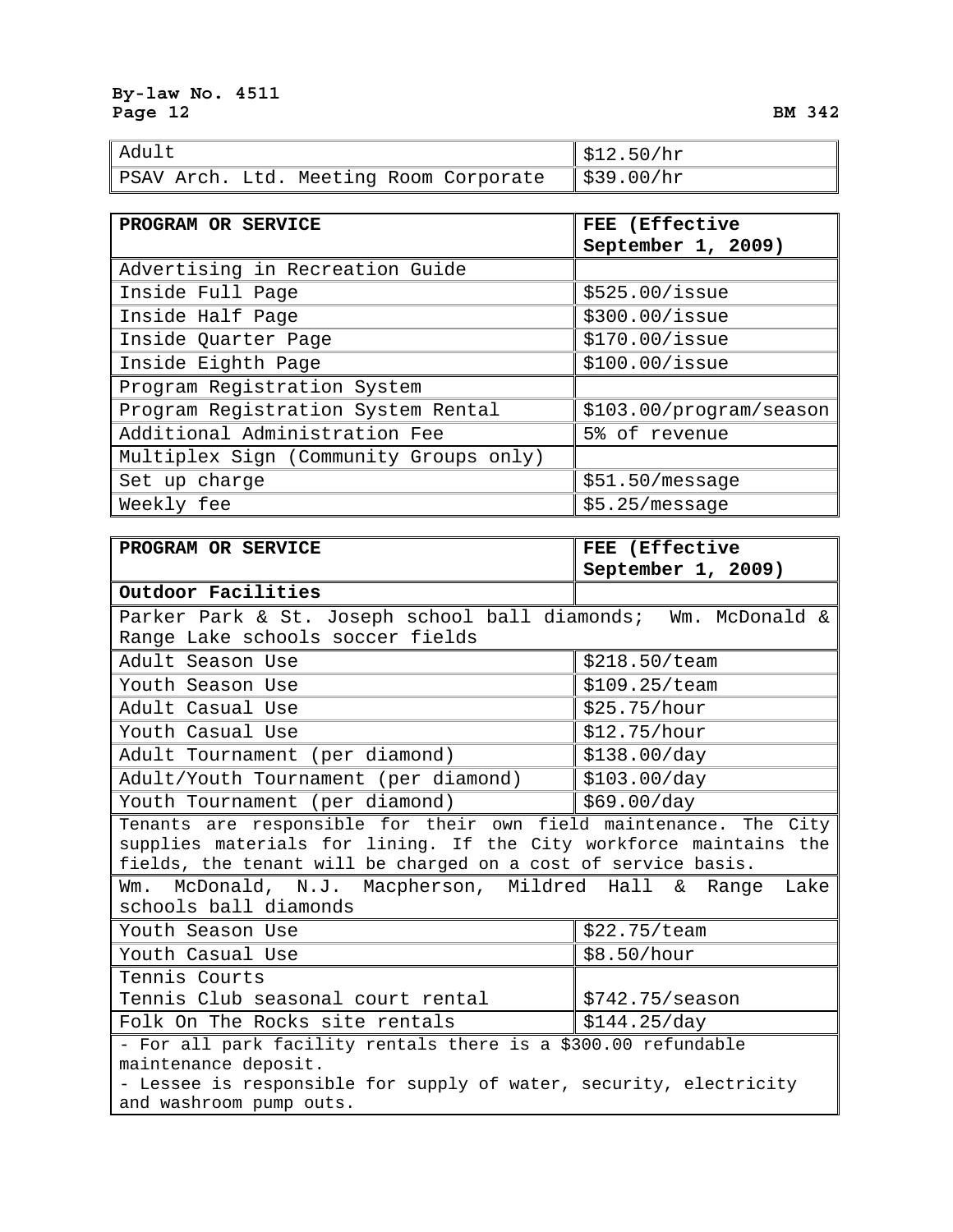| PROGRAM OR SERVICE                                                    | FEE (Effective                                |
|-----------------------------------------------------------------------|-----------------------------------------------|
|                                                                       | September 1, 2009)                            |
| Equipment Rental                                                      | Item/Day                                      |
| Marquis Tent (20' x 30')                                              | \$51.50                                       |
| Additional City setup charge                                          | \$370.00                                      |
| Grand Marquis Tent (40' x 60')                                        | \$77.25                                       |
| Additional City setup charge                                          | \$1,782.00                                    |
| Bleachers (20'x8'; 5-tier; 50 people<br>max.; includes City delivery) | \$72.00 (plus \$200.00<br>refundable deposit) |
| Staging $(4'x8'x2')$ ;<br>Metal structures<br>Stairs                  | \$21.00/piece/day                             |
| Picnic Tables                                                         | \$15.50                                       |
| Tables                                                                |                                               |
| -Non-folding wooden (5' long)                                         | \$8.25                                        |
| -Folding plastic (2-1/2'x6')                                          | \$8.25                                        |
| Chairs                                                                |                                               |
| Plastic folding                                                       | \$2.25                                        |
| Snow Fencing (100')                                                   | \$21.00/100'                                  |
| Garbage Cans                                                          | No charge                                     |
| Banners (lettering 12" White, 8" Grey,<br>6" Grey)                    |                                               |
| Inside banner (20' x 3')                                              | \$77.25/wk                                    |
| Specialty                                                             | Each                                          |
| -Megaphone                                                            | \$15.50                                       |
| -Parachutes (for play purposes)                                       | \$7.25                                        |
| Delivery/Pickup Charge and/or                                         |                                               |
| additional staff                                                      | \$50.00/hr                                    |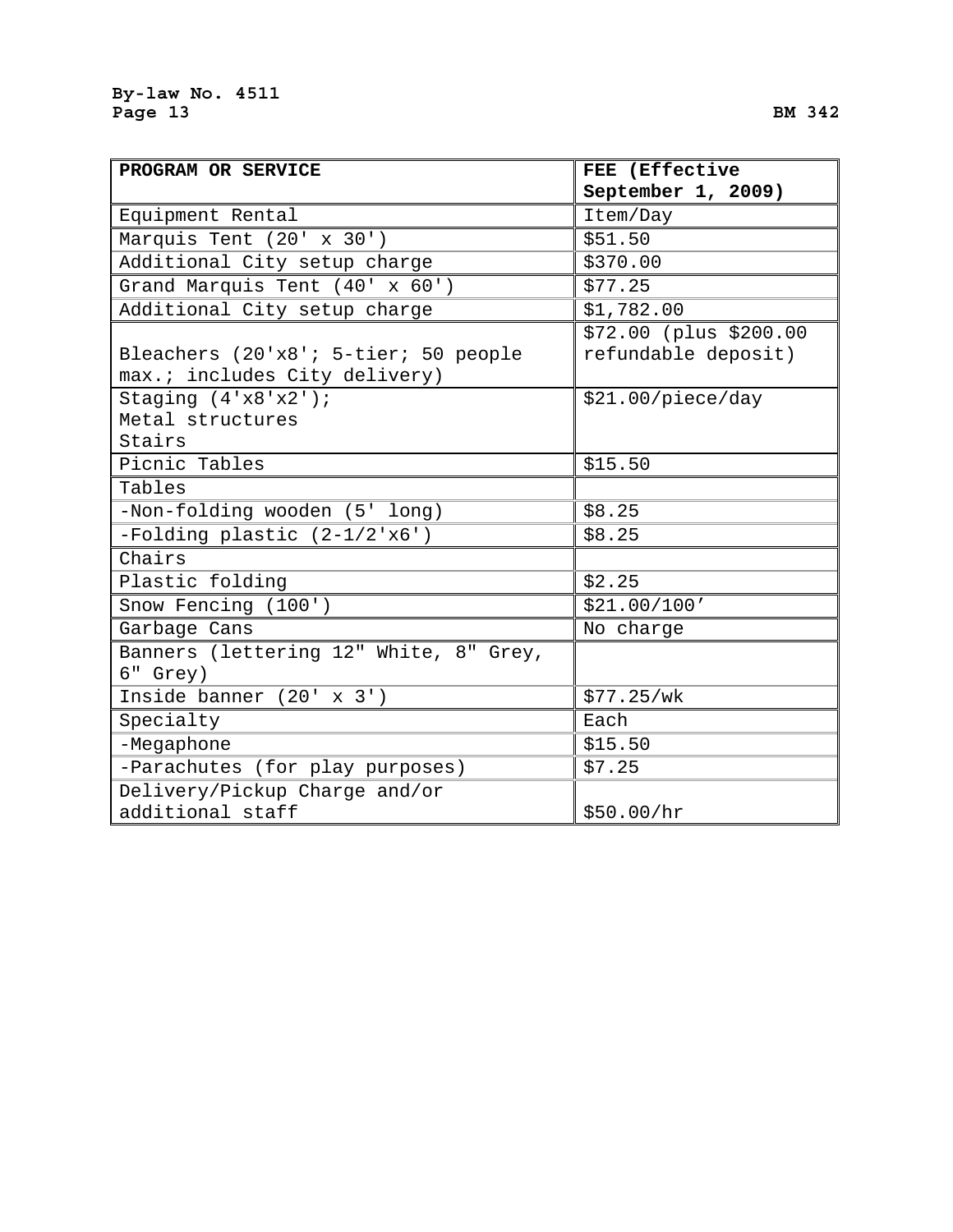| PROGRAM OR SERVICE      | FEE (EIIECLIVE                                    |  |  |
|-------------------------|---------------------------------------------------|--|--|
|                         | September 1, 2009)                                |  |  |
| Public Library          |                                                   |  |  |
| Meeting Room            |                                                   |  |  |
| Non Profit Group        | No charge                                         |  |  |
| -For Profit Group       | \$189.50/day<br>\$110.25/half day<br>\$27.50/hour |  |  |
| Overdue Book Fines      |                                                   |  |  |
| Yellowknife Books       | $$0.10/day$ to a max. of<br>\$5.00                |  |  |
| Inter-Library Loans     | \$1.00/day                                        |  |  |
| Videos/DVD              | $$1.00/day$ to a max. of<br>\$10.00               |  |  |
| Membership Card         | No charge                                         |  |  |
| Replacement Card        | \$1.00/each                                       |  |  |
| Xerox (black and white) | \$0.20/copy                                       |  |  |
| Computer Printing       | \$0.25/black and white<br>сору                    |  |  |
| Computer Printing       | \$0.50/color copy                                 |  |  |
| Lost Materials          | Replacement Cost +<br>\$5.00                      |  |  |
| Exam Invigilation       | \$45.00                                           |  |  |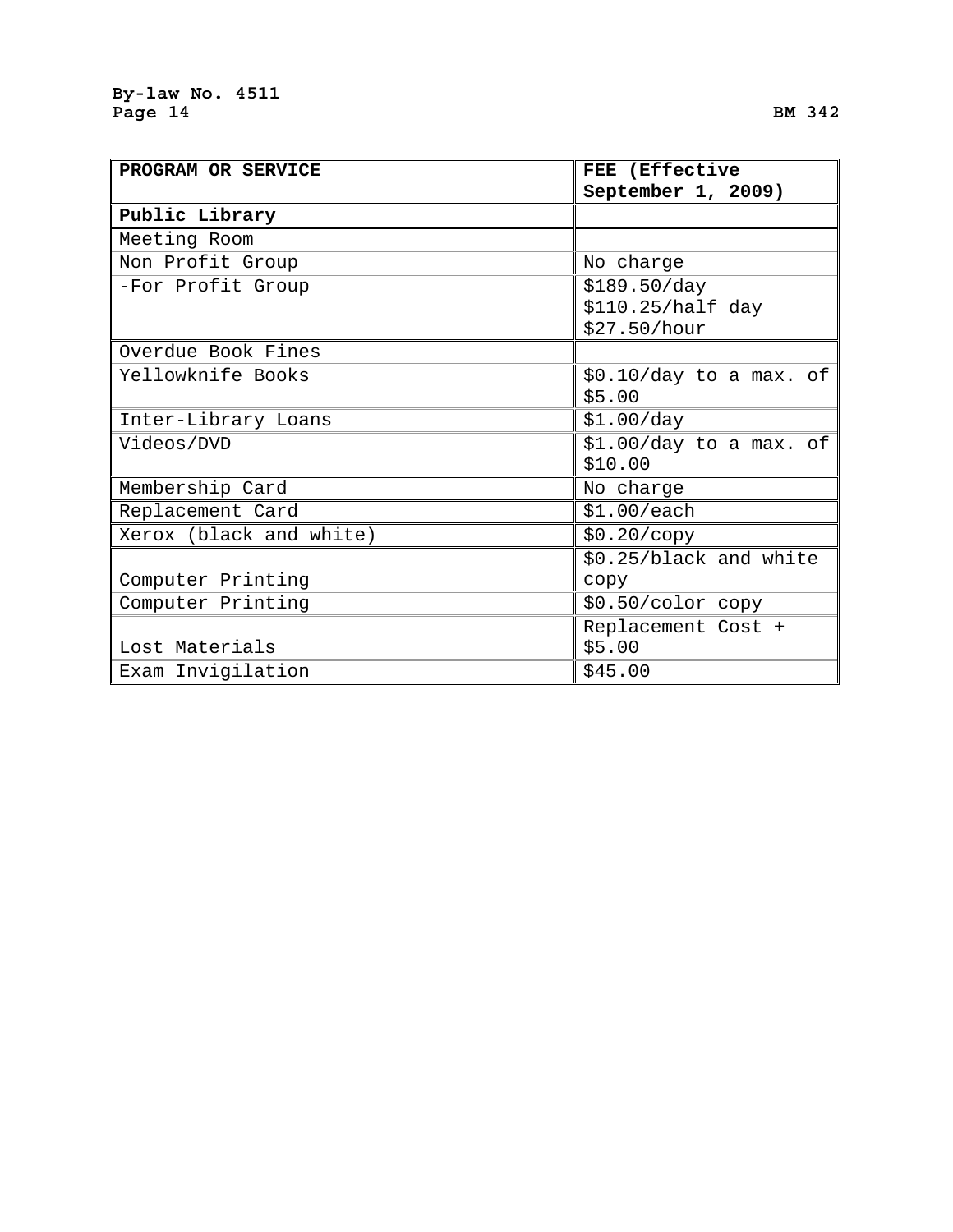### **INTERPRETATION OF PART 12 of SCHEDULE "B"**

- PRE-SCHOOL means a person 6 years of age and younger and includes a 'tot' for Parent/Tot Skating.
- YOUTH means a person younger than 12 years of age.
- STUDENT means a person between 12 and 18 years of age; or a person who holds a valid student card.
- ADULT means a person 19 years of age and older.
- SENIOR means a person 55 years of age and older.
- FAMILY means one or more adults in addition to one or more of their offspring.
- PRIME TIME means those hours from 4:00 p.m. to midnight on weekdays, and from 8:00 a.m. to midnight on Saturday and Sunday.
- NON-PRIME TIME means those hours from midnight to 4:00 p.m. on weekdays, and from midnight to 8:00 a.m. on Saturday and Sunday.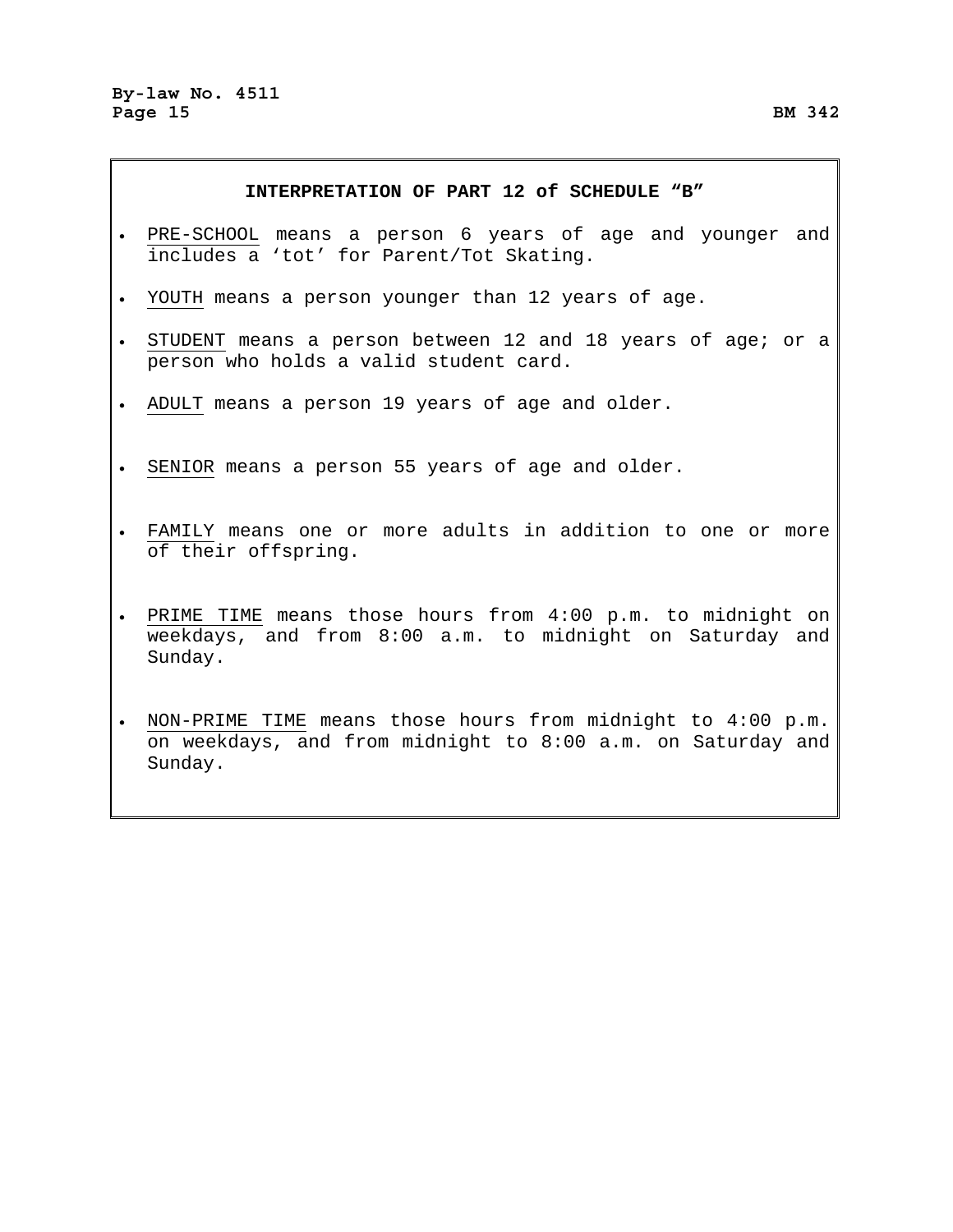**By-law No. 4511**  Page 16 BM 342

## **PART 13** – Public Transit Fares and Advertising Fees (Public Transit System By-law No. 4284)

| <b>FARE TYPE</b>                                                  | <b>FEE</b>      |
|-------------------------------------------------------------------|-----------------|
| Single Ticket                                                     |                 |
| Adult (18 or more years of age)                                   | \$2.50          |
| Students (6<br>$-18$<br>years of age attending                    | \$1.50          |
| elementary or secondary school)                                   |                 |
| Seniors (60 or more years of age)                                 | \$1.50          |
| Persons with Disabilities                                         |                 |
| - Yellowknife Public Transit                                      | \$1.50          |
| - Yellowknife Accessible Transit ("YATS")                         | \$2.50          |
| - Registered YATS User - Yellowknife Public No charge             |                 |
| Transit                                                           |                 |
| Children (5 or<br>less<br>years of age                            | when No charge  |
| accompanied by an adult)                                          |                 |
| Monthly Pass (unlimited rides)                                    |                 |
| September - June                                                  |                 |
| Adults (19 or more years of age)                                  | \$62.00         |
| High School Students* and Elementary Students                     | \$62.00         |
| without a Student Bus Pass                                        |                 |
| Aurora College Students and Elementary                            | \$40.00         |
| Students with a Student Bus Pass                                  |                 |
| Seniors (60 or more years of age)                                 | \$40.00         |
| Persons with Disabilities                                         | \$40.00         |
| $July - August$                                                   |                 |
| All riders 6 years of age or older                                | \$40.00         |
| Punch Pass (11 rides for the price of 10)                         |                 |
| Adults (19 or more years of age)                                  | \$25.00         |
| Students (6 -<br>18<br>years of age attending                     | \$15.00         |
| elementary or secondary school)                                   |                 |
| Seniors (60 or more years of age)                                 | \$15.00         |
| Persons with Disabilities                                         |                 |
| - Yellowknife Public Transit                                      | \$15.00         |
| - YATS                                                            | \$25.00         |
| TRANSIT ADVERTISING                                               | FEE PER MONTH** |
| Interior Signs                                                    |                 |
| Interior Card (approx. 11" x 35" - above seats) $\frac{100}{100}$ |                 |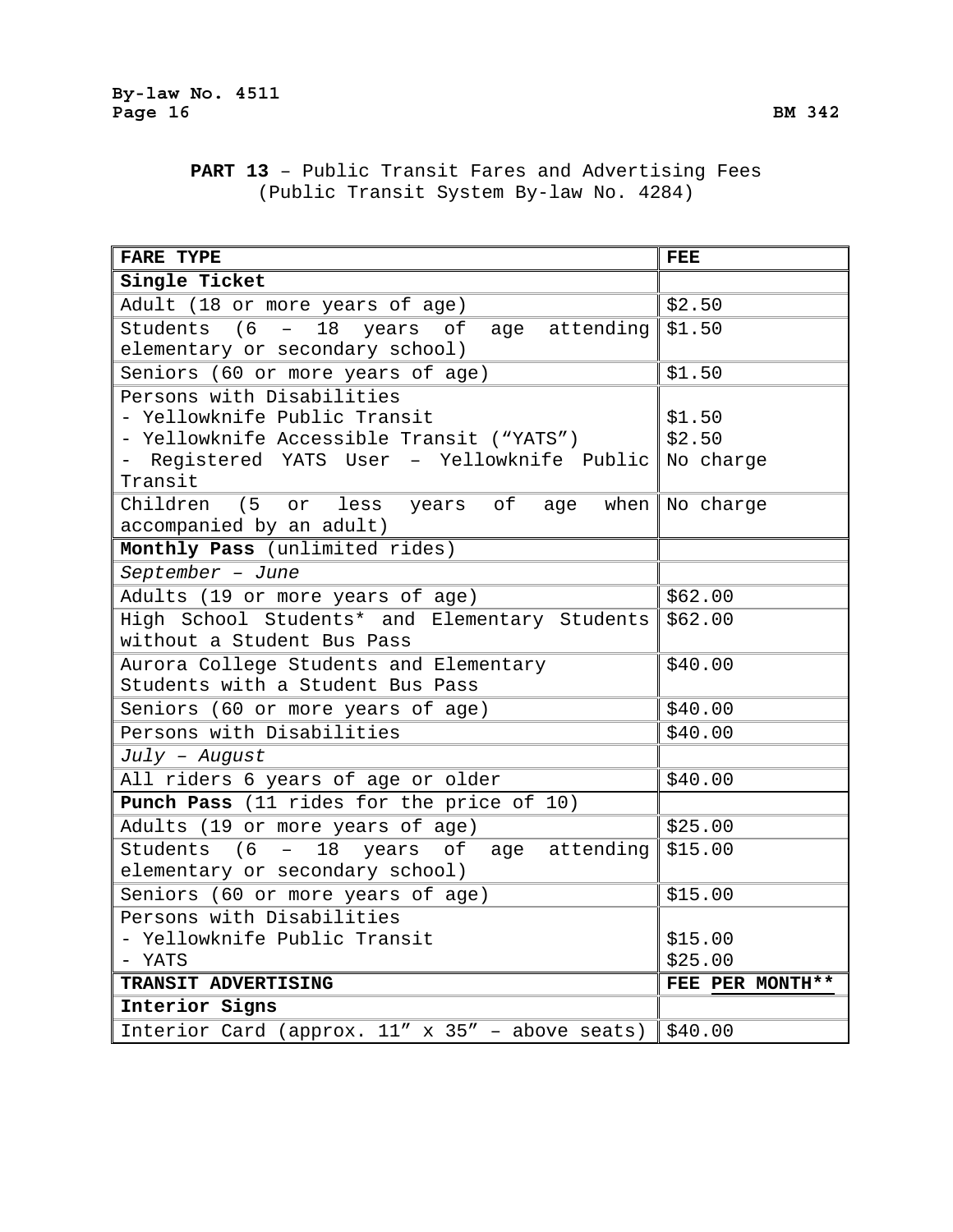| Exterior Signs/Wrap                                              |                   |
|------------------------------------------------------------------|-------------------|
| 'Seventies Poster' (approx. 21" x 70" - on rear \$450.00         |                   |
| of bus below window)                                             |                   |
| 'King Poster' (approx. $30'' \times 139'' -$ on side of \$600.00 |                   |
| bus)                                                             |                   |
| Full Wrap (entire bus - front, back and sides)                   | $$1,750.00$ (min. |
|                                                                  | 12 months)        |
| * School Year passes for high school students are available      |                   |
| directly from the provider.                                      |                   |
|                                                                  |                   |
| **fee is for advertising space only - does not include           |                   |
| sign/wrap(s) or specialized installation                         |                   |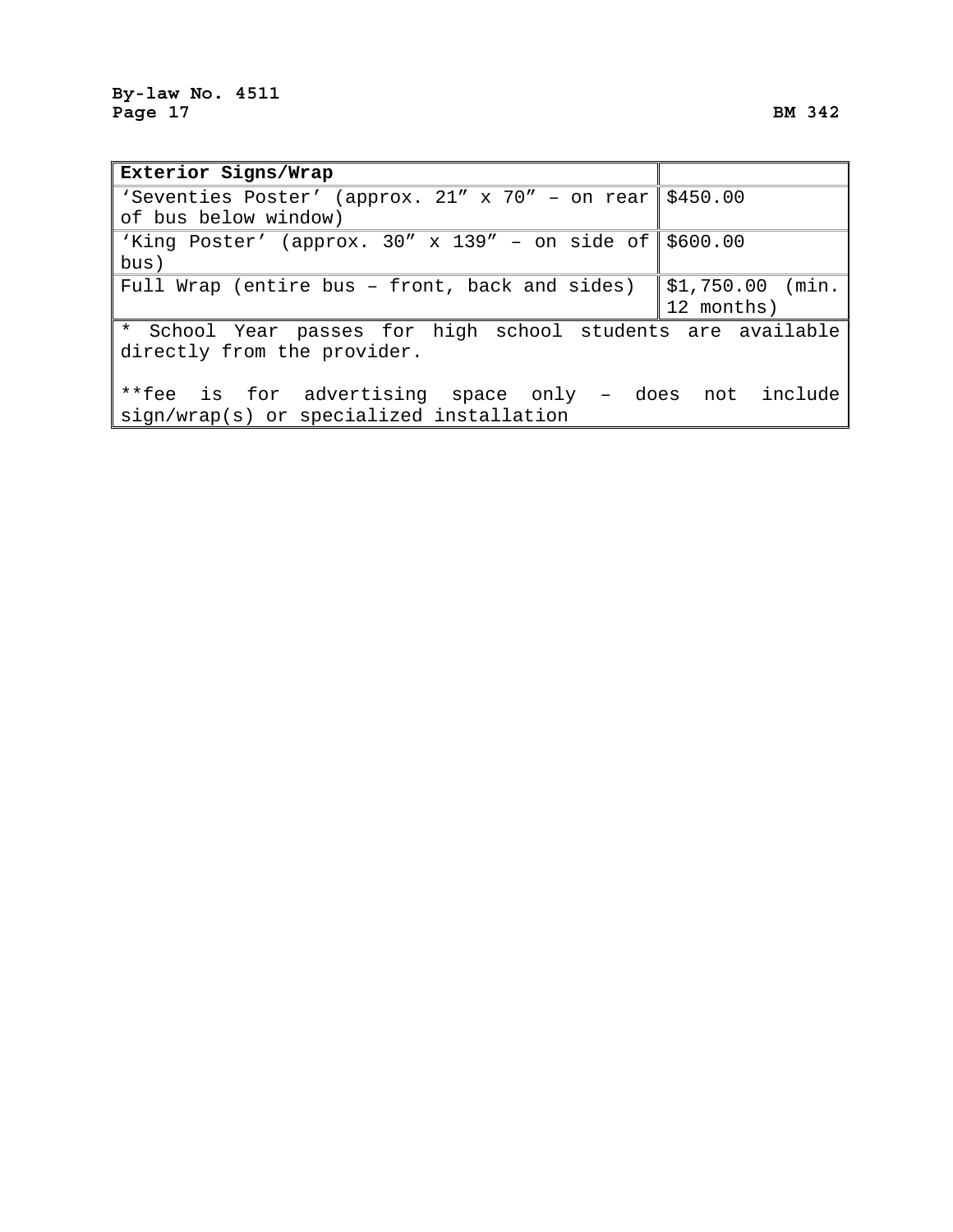## **By-law No. 4511**  Page 18 BM 342

**PART 14** – Service Connection Failure Assistance Program Fees (Service Connection Failure Assistance By-law No. 3607 and Water & Sewer Service By-law No. 3529)

| <b>SERVICE</b>                          | <b>FEE</b>                                                                                                                                                                                                                                                                                          |
|-----------------------------------------|-----------------------------------------------------------------------------------------------------------------------------------------------------------------------------------------------------------------------------------------------------------------------------------------------------|
| Insurance Premium                       | \$5.00 per month per<br>Equivalent Residential Unit<br>( "ERU" )                                                                                                                                                                                                                                    |
| Customer Portion of Payment for<br>Work | All costs up to and<br>including the first \$500.00<br>and any and all costs over<br>\$25,000.00                                                                                                                                                                                                    |
| Work Done by City                       | Shall include the direct<br>and indirect amount<br>expended by the City for<br>wages and benefits, housing<br>subsidy, support facilities<br>and equipment, materials,<br>equipment rental,<br>contracts, administration<br>charges, and any other<br>expenditures incurred<br>in<br>doing the work |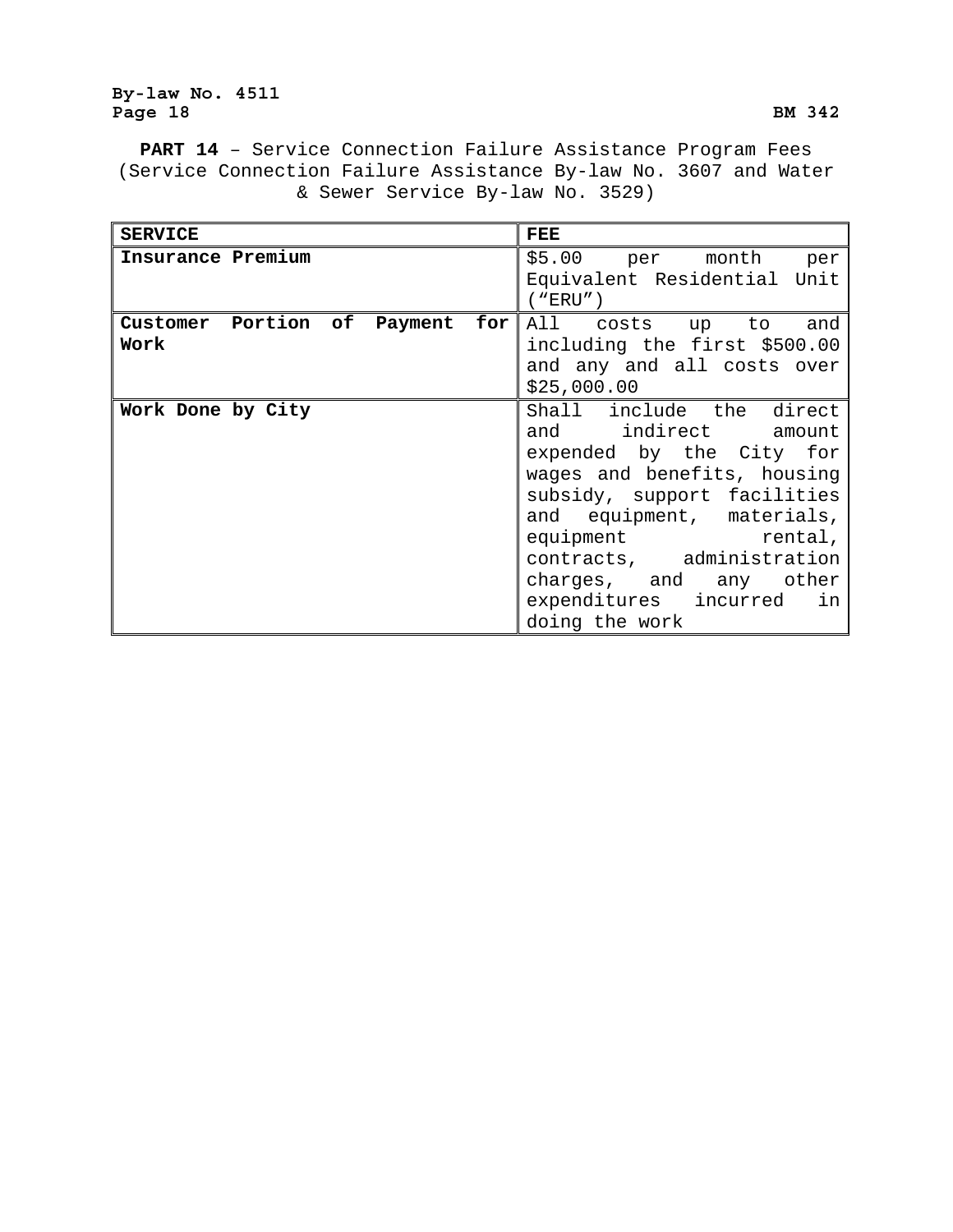# **PART 15** – Water and Sewer Rates (Water & Sewer Service By-law No. 3529)

| <b>SERVICE</b>        | (Effective   FEE<br>FEE | (Effective)                     |
|-----------------------|-------------------------|---------------------------------|
|                       | January 1, 2009)        | January 1, 2010)                |
| Piped<br>Water Access | Fee $$6.28\text{ per}$  | \$6.59<br>per                   |
| (as per section 1(a)) | Equivalent              | Equivalent                      |
|                       | Residential Unit        | Residential Unit                |
|                       | ("ERU") per month       | $\mid$ ("ERU") per month $\mid$ |

| <b>Users</b> (Demand) |      | Public Piped Service         |                                                         |                                                         |
|-----------------------|------|------------------------------|---------------------------------------------------------|---------------------------------------------------------|
|                       |      | Monthly Demand Ratio         |                                                         |                                                         |
|                       |      | (applies whether or not      |                                                         |                                                         |
|                       |      | any water is consumed [as    |                                                         |                                                         |
| per section $1(b)$ ]) |      |                              |                                                         |                                                         |
| Size of Water Meter   |      |                              |                                                         |                                                         |
|                       |      | Imperial   Metric   Capacity | Monthly Demand<br>Charge (Effective<br>January 1, 2009) | Monthly Demand<br>Charge (Effective<br>January 1, 2010) |
| (inches)              | (mm) |                              |                                                         |                                                         |
| 5/8                   | 16   | $\overline{2}$               | \$7.79                                                  | \$8.18                                                  |
| $\frac{3}{4}$         | 19   | 3                            | \$11.69                                                 | \$12.27                                                 |
| $\mathbf{1}$          | 25   | 5                            | \$19.91                                                 | \$20.91                                                 |
| $1 \frac{1}{2}$       | 38   | 11                           | \$42.86                                                 | \$45.00                                                 |
| 2                     | 50   | 19                           | \$74.03                                                 | \$77.73                                                 |
| $\overline{3}$        | 75   | 42                           | \$163.63                                                | \$171.81                                                |
| $\overline{4}$        | 100  | 74                           | \$288.31                                                | \$302.73                                                |
| $6\phantom{.}6$       | 150  | 170                          | \$662.33                                                | \$695.45                                                |
| 8                     | 200  | 300                          | \$1,168.80                                              | \$1,227.24                                              |

| <b>Water Consumption Volume</b>      | (Effective)<br>FEE | FEE (Effective   |
|--------------------------------------|--------------------|------------------|
|                                      | January 1, 2009)   | January 1, 2010) |
|                                      |                    |                  |
| gallons $or$ \$12.96<br>1,000<br>per |                    | \$13.60          |
| 4,550 litres                         |                    |                  |
| Exception:                           |                    |                  |
| consumed<br>water                    | for $$6.48$        | \$6.80           |
| construction purposes<br>per         |                    |                  |
| 1,000 gallons or 4,550               |                    |                  |
| litres (as per section 2)            |                    |                  |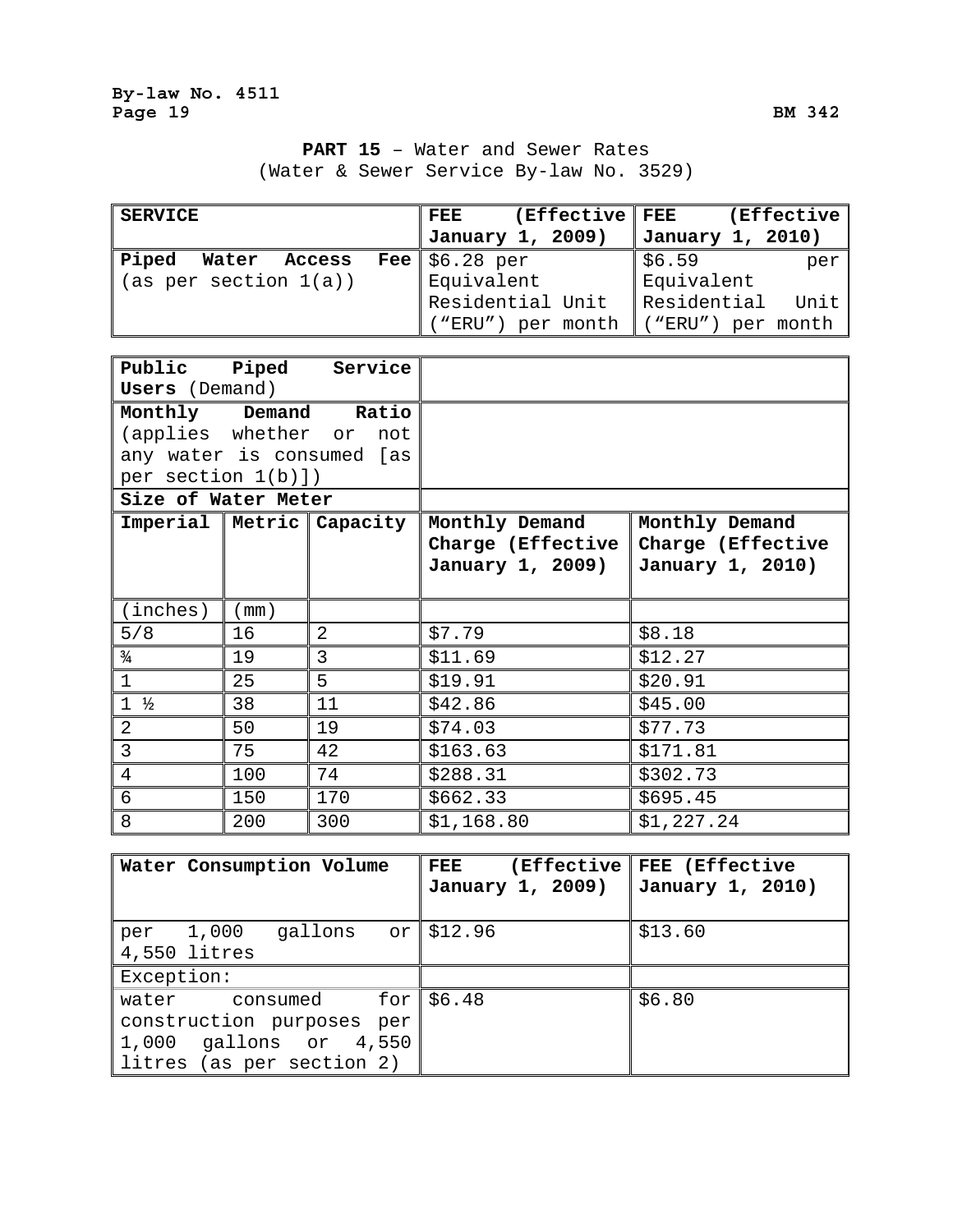| <b>SERVICE</b>                 | FEE (Effective                        | FEE (Effective                       |
|--------------------------------|---------------------------------------|--------------------------------------|
|                                | January 1, 2009)                      | January 10,<br>2009)                 |
| Unmetered Users/Flat           |                                       |                                      |
| Rate (not otherwise            |                                       |                                      |
| addressed in this Part         |                                       |                                      |
| [as per section B1])           |                                       |                                      |
| Single<br>Residential<br>Water | Family $\frac{10}{2119.48}$ per month | \$125.45 per<br>month                |
| Users (which is based on       |                                       |                                      |
| an average consumption         |                                       |                                      |
| of 7,500 gallons or            |                                       |                                      |
| $34,125$ litres $\{as\$ per    |                                       |                                      |
| section B1])                   |                                       |                                      |
|                                |                                       |                                      |
| Water Delivery/Sewage          |                                       |                                      |
| Pumpout                        |                                       |                                      |
| Users in residentially         | (Effective<br><b>FEE</b>              | (Effective<br>FEE                    |
| zoned areas within the         | January 1, 2009)                      | January 1, 2010)                     |
| City                           |                                       |                                      |
| access fee per month (as       | \$45.36                               | \$47.63                              |
| per section C1)                |                                       |                                      |
| consumption for:               |                                       |                                      |
| $-first$ 3,300                 |                                       | $-$ \$12.96 per 1,000  - \$13.60 per |
| gallons/15,000 litres          | gallons or per                        | 1,000 gallons or                     |
| per month (as per              | 4,550 litres                          | per 4,550 litres                     |
| section C1)                    | $-$ \$73.90 per 1000                  | $-$ \$77.59                          |
| $-over 3,300$                  | gallons or per                        | per<br>1000                          |
| gallons/15,000 litres          | 4,550 litres                          | gallons or                           |
| per month (as per              |                                       | per 4,550                            |
| section C2)                    |                                       | litres                               |
|                                |                                       |                                      |
| Trucked Water (as per          | \$0.048909<br>per                     | \$0.051354<br>per                    |
| section C2)                    | gallon                                | gallon                               |
|                                |                                       |                                      |
| Sewage Pump out (as per        | \$.001135<br>per                      | \$.025027<br>per                     |
| section C2)                    | gallon                                | gallon                               |
|                                |                                       |                                      |
|                                |                                       |                                      |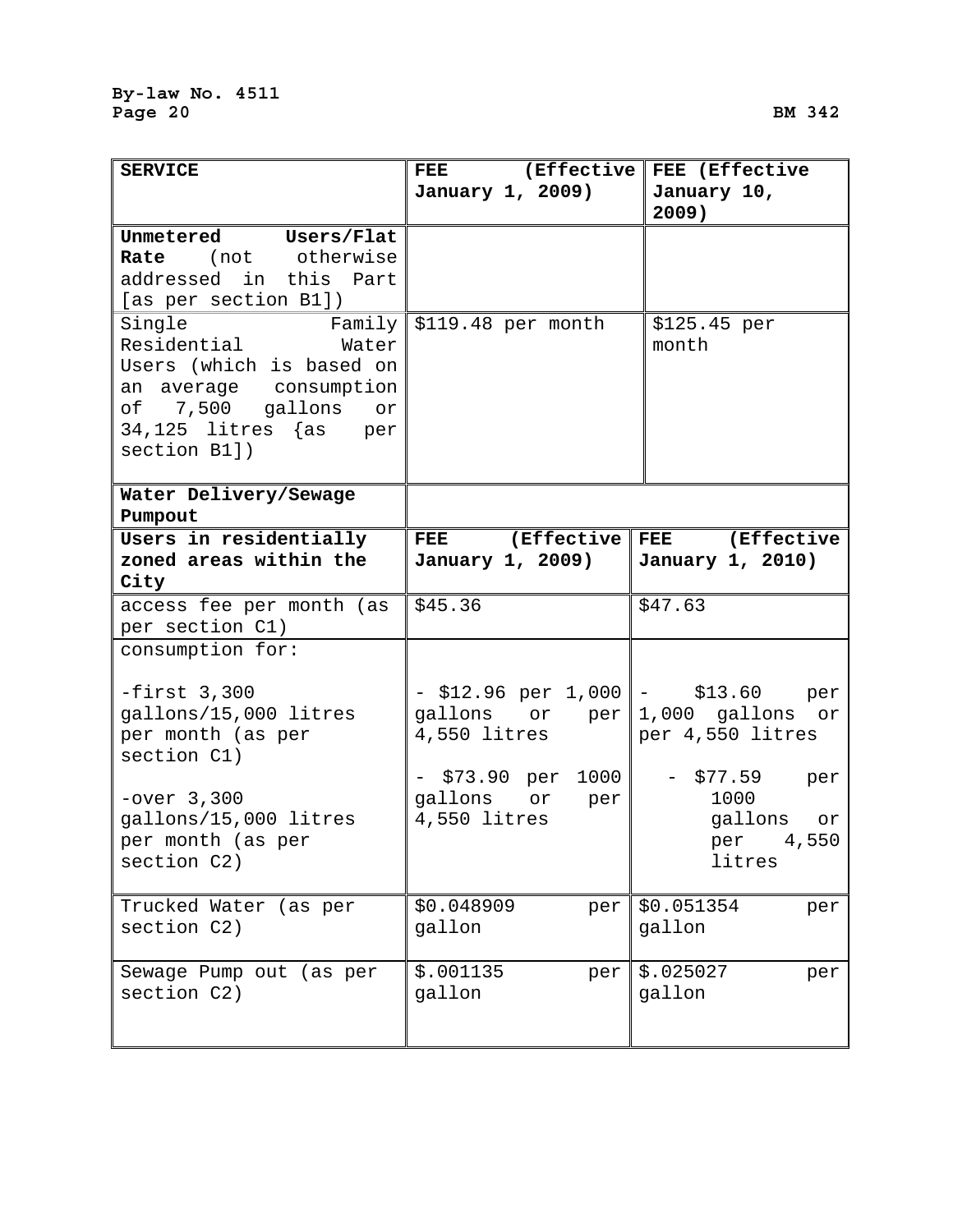**By-law No. 4511**  Page 21 BM 342

| Users in industrially and        | FEE (Effective   FEE (Effective |                  |
|----------------------------------|---------------------------------|------------------|
| commercially zoned areas within  | January                         | 1, January<br>1, |
| the City and businesses in mixed | 2009)                           | 2010)            |
| use zones as defined in the      |                                 |                  |
| Zoning By-law (including all     |                                 |                  |
| business and caretaker security  |                                 |                  |
| units [as per section C3])       |                                 |                  |
| Access fee per month (as per     | \$129.52                        | \$135.99         |
| section C3)                      |                                 |                  |

| <b>SERVICE</b>                                                          | FEE (Effective<br>January 1, 2009)                                                                               | FEE (Effective<br>January 1, 2010)                     |
|-------------------------------------------------------------------------|------------------------------------------------------------------------------------------------------------------|--------------------------------------------------------|
| consumption for:<br>$-first$ 3,300 gallons /<br>15,000 litres per month | $$12.96$ per 1,000 $$13.61$ per 1,000<br>gallons or per gallons or per<br>4,550 litres                           | 4,550 litres                                           |
| $-$ over $3,300$ gallons/15,000<br>litres per month                     | \$73.90~per~1,000<br>gallons or per<br>4,550 litres                                                              | $$77.59$ per $1,000$<br>gallons or per<br>4,550 litres |
| <b>Bulk Sales</b> (as per section<br>$E$ )                              | $$16.78$ per 1,000 $$17.62$ per 1,000<br>qallons or per<br>4,550 litres or $ 4,550$ litres or<br>portion thereof | gallons or per<br>portion thereof                      |

| <b>SERVICE</b>                                                                  | FEE                                                                                                                                                                                                                                                         |
|---------------------------------------------------------------------------------|-------------------------------------------------------------------------------------------------------------------------------------------------------------------------------------------------------------------------------------------------------------|
| Water Meter Fee (as per                                                         | \$103.50                                                                                                                                                                                                                                                    |
| section H)                                                                      |                                                                                                                                                                                                                                                             |
| Connect or Disconnect Permit                                                    | \$31.05                                                                                                                                                                                                                                                     |
| (as per section I)                                                              |                                                                                                                                                                                                                                                             |
| Infrastructure Replacement                                                      |                                                                                                                                                                                                                                                             |
| Levy (as per section $K$ )<br>- June 1, 2008 to<br>December 31, 2008            | \$7.00 per Equivalent Residential<br>Unit ("ERU") per month                                                                                                                                                                                                 |
| - January 1, 2009                                                               | \$10.00 per ERU per month                                                                                                                                                                                                                                   |
| Capital cost to connect<br>to<br>public piped services<br>(as<br>per section L) | Pro-rata share of capital cost of<br>establishing public piped service<br>calculated on basis of total cost of<br>the project divided by the total<br>square meters of the affected<br>properties multiplied by the square<br>meters of each individual lot |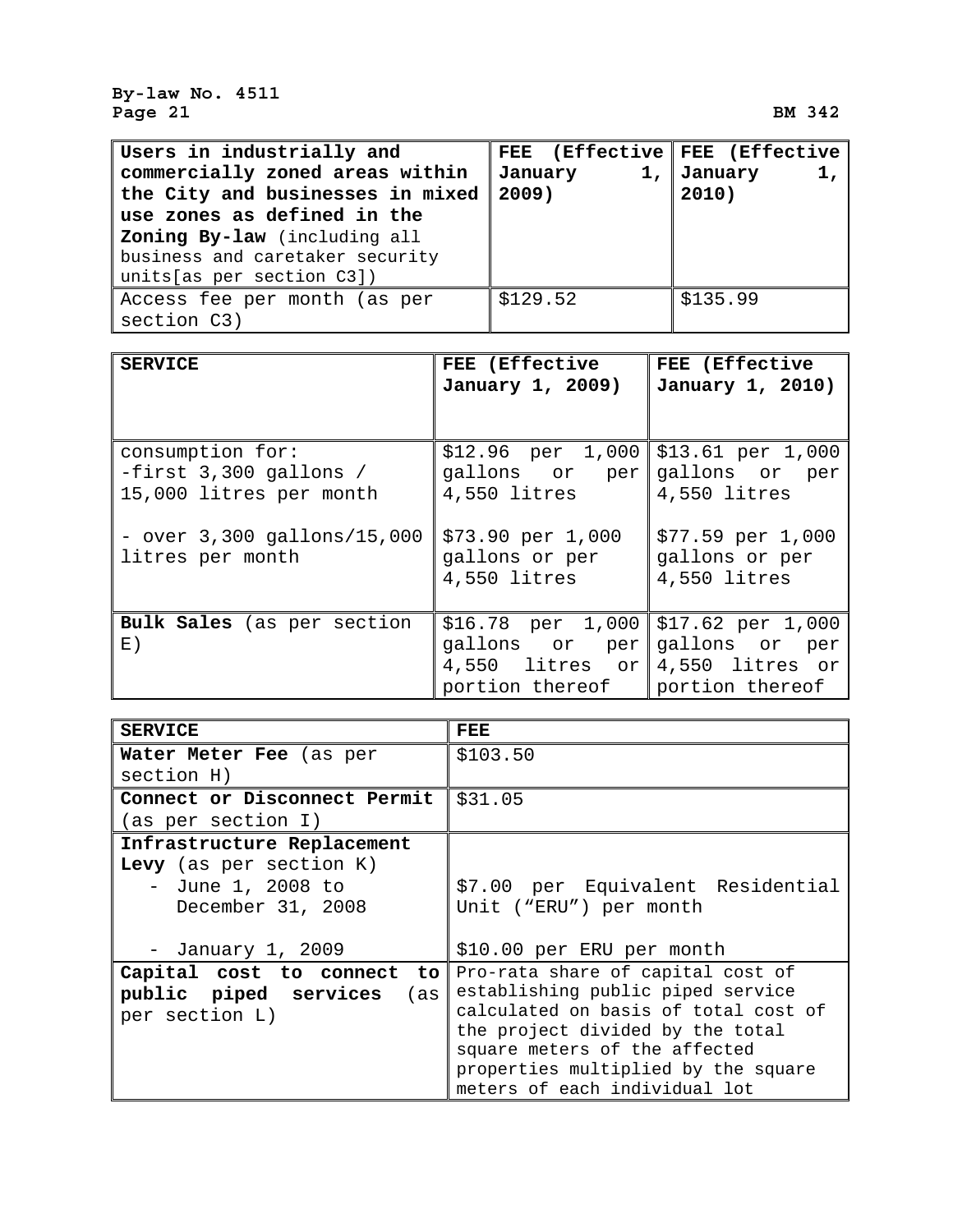# **PART 16** - Snowmobile License Fees (Snowmobile By-law No. 3722)

| <b>SERVICE</b>                                                       | FEE     |
|----------------------------------------------------------------------|---------|
| Registration<br>(includes license plates and<br>validation stickers) |         |
|                                                                      |         |
| - Effective to December 31, 2009                                     | \$40.00 |
| - Effective as of January 1, 2010                                    | \$50.00 |
| Replacement plates or decals                                         | \$15.00 |
| Yellowknife Snowmobile Safety Course                                 |         |
| Persons 12 - 16 years of age                                         | \$50.00 |
| Persons 17 years of age and older                                    | \$75.00 |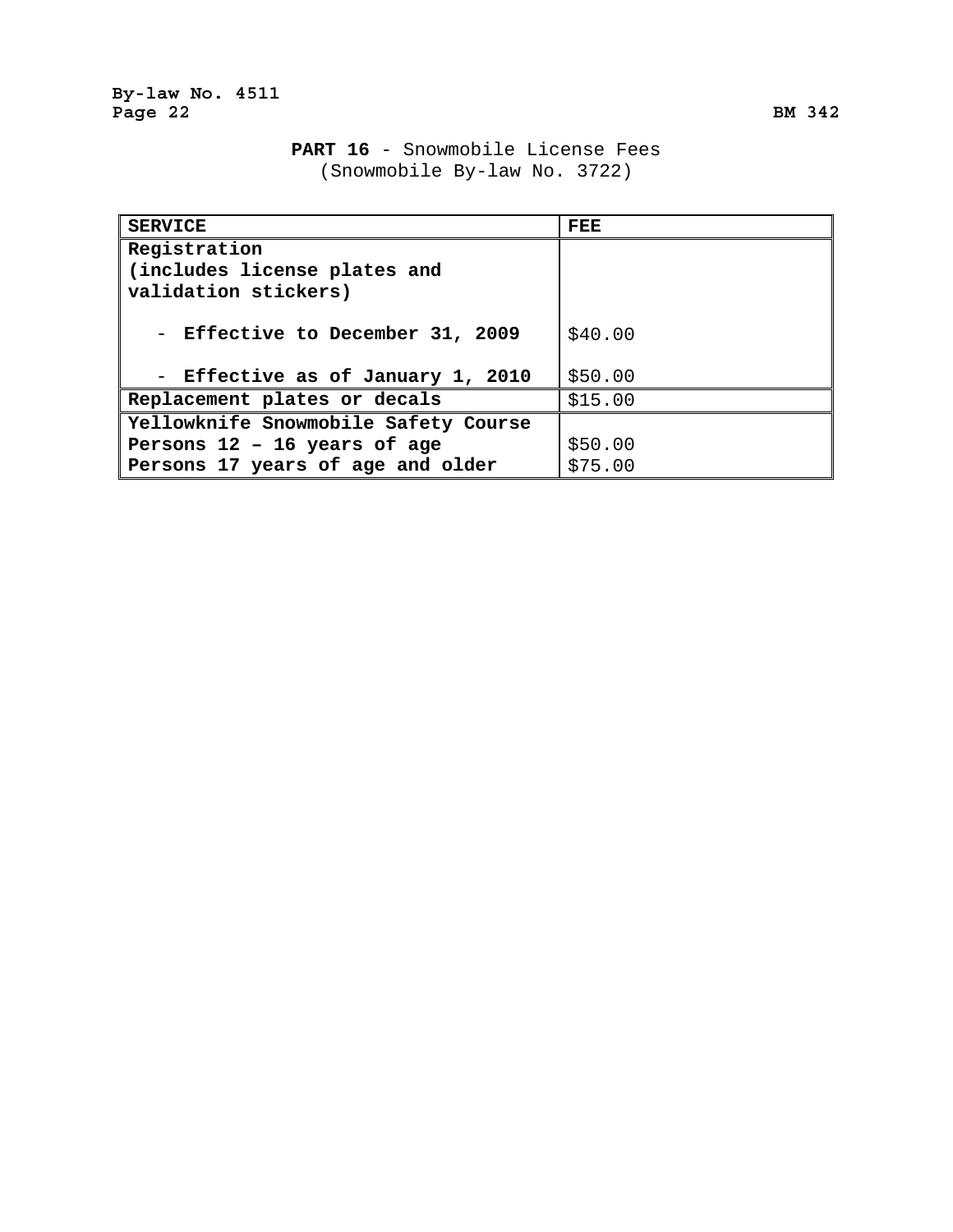**PART 17** – Tipping and Solid Waste Related Fees (Solid Waste Management By-law No. 4376)

| PROGRAM OR SERVICE (Tipping Fees)         | <b>FEE</b>                     |
|-------------------------------------------|--------------------------------|
| COMMERCIAL RATES (for Commercial Vehicles |                                |
| Disposing of Solid Waste)                 |                                |
| Commercial Waste                          | \$70.00 per tonne              |
| Commercial Waste from outside of City     | \$75.00 per tonne              |
| boundaries (with prior approval of Senior | $( $20$ minimum) +             |
| Administrative Officer)                   | \$130/hr equipment             |
|                                           | charge with a                  |
|                                           | minimum 1 hr if                |
|                                           | required                       |
| Mixed Loads                               | Charged at the                 |
|                                           | higher rate                    |
| Light Waste Loads                         | \$5.00 minimum                 |
|                                           | charge                         |
| Unsorted Recyclables                      | \$65.00 per tonne              |
| Sorted Recyclables                        | \$30.00 per tonne              |
| Special Waste*                            |                                |
| Construction Waste                        | \$45.00 per tonne              |
| Contaminated Soils - Hydrocarbons         | \$65.00 per tonne              |
| Contaminated Water                        | \$450.00 per tonne             |
| Cooking Grease                            | \$20.00 per tonne              |
| Animal Carcasses:                         |                                |
| $-s$ mall                                 | \$5.00 each                    |
| -large                                    | \$10.00 each                   |
| Asbestos                                  | \$50.00 per tonne              |
|                                           | ( \$20.00 minimum)             |
|                                           | $+ $130/hr$                    |
|                                           | equipment charge,              |
|                                           | one hour minimum               |
|                                           | charge                         |
| Other non-specified special waste         | \$38.00 per tonne              |
|                                           | ( \$20.00 minimum)             |
|                                           | $+ $130/hr$                    |
|                                           | equipment charge<br>- one hour |
|                                           | minimum charge if              |
|                                           | equipment                      |
|                                           | required                       |
| Scrap Steel                               | \$40.00 per tonne              |
| Vehicles (that are being disposed of)     | \$100.00 per                   |
|                                           | vehicle                        |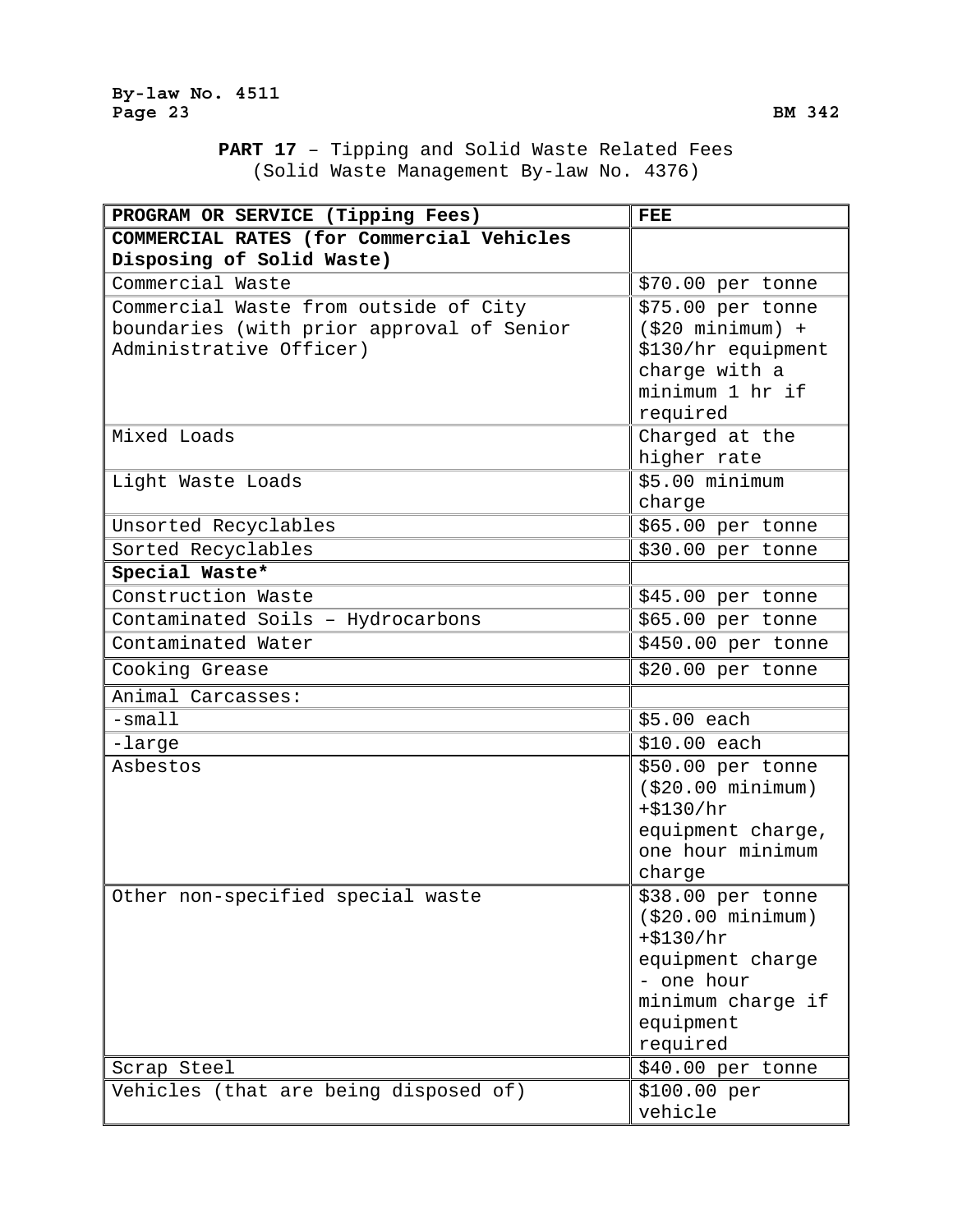| PROGRAM OR SERVICE (Tipping Fees)                                             | <b>FEE</b>         |
|-------------------------------------------------------------------------------|--------------------|
| Oversized Load                                                                | \$10.00 per cubic  |
|                                                                               | metre              |
| White Goods (appliances)                                                      |                    |
| Refrigerator                                                                  | \$35.00 each       |
| Other                                                                         | \$15.00 each       |
| Oil Tanks (up to 250 gallon) - Larger                                         | \$100.00           |
| tanks will be accepted once the commercial                                    |                    |
| establishment has cleaned and cut up the tank                                 |                    |
| as per the environmental guidelines                                           |                    |
| Good clean Scrap Wood (no fastenings/glues)                                   | charge under       |
|                                                                               | construction       |
|                                                                               | waste              |
| Non-contaminated Soil                                                         | No charge          |
| Wet Filled Lead Acid Batteries                                                | \$4.00 per battery |
| up to 3 batteries per month                                                   | up to 3 batteries  |
|                                                                               | per month          |
| Tires (without rims)                                                          |                    |
| -less than 20" in diameter                                                    | \$5.00 per tire    |
| -greater than 20" up to 48"                                                   | \$10.00 per tire   |
| Tree Branches, stumps, Roots and Logs                                         | \$65.00 per tonne  |
|                                                                               | (minimum charge    |
|                                                                               | \$25.00)           |
| *The fees and charges for special waste shall be charged on a Cost of Service |                    |
| basis rather than those set out in Part 17 in instances where the level of    |                    |

**contamination or the state of the waste is determined by the Senior Administrative Officer to be exceptional.** 

| SOLID WASTE CONTRACTOR RATES (apply to the                   |  |  |  |
|--------------------------------------------------------------|--|--|--|
| solid waste contractor when delivering waste                 |  |  |  |
| to a solid waste site that has originated                    |  |  |  |
| from multi-family unit and commercial                        |  |  |  |
| premises in the City)                                        |  |  |  |
| Multi-family Unit Premise or Commercial<br>\$65.00 per tonne |  |  |  |
| Premise Waste                                                |  |  |  |
| Sorted Recyclables<br>\$30.00 per tonne                      |  |  |  |

| RESIDENTIAL VEHICLES DISPOSING OF RESIDENTIAL |                    |
|-----------------------------------------------|--------------------|
| WASTE (not collected for compensation)        |                    |
| Vehicle Charge for the disposal of            | \$5.00 per vehicle |
| residential waste and other special waste     |                    |
| such as yard waste, animal carcasses,         |                    |
| computers and monitors, construction waste,   |                    |
| good clean scrap wood, & tree branches/roots  |                    |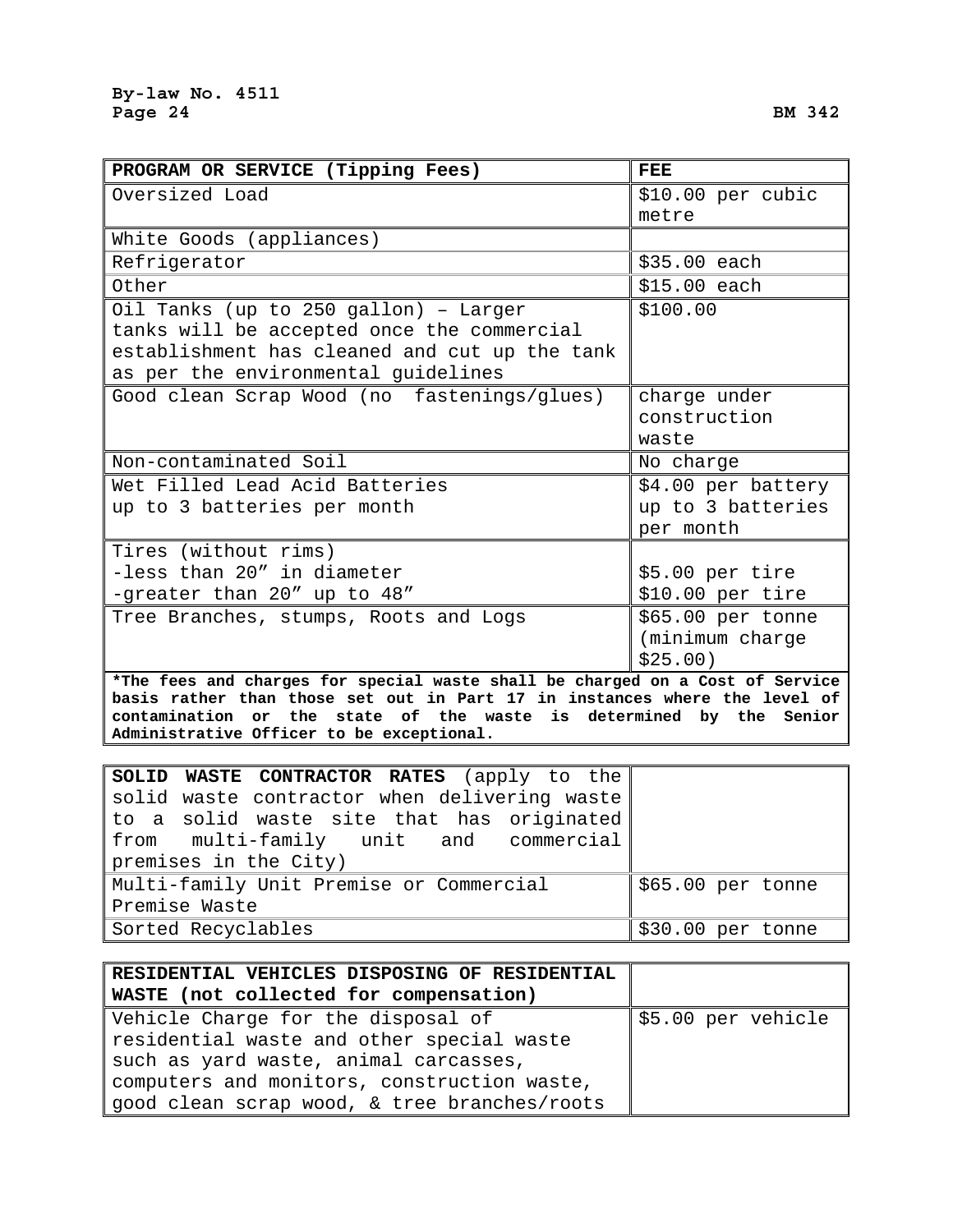| PROGRAM OR SERVICE (Tipping Fees)             | <b>FEE</b>           |
|-----------------------------------------------|----------------------|
| Special Waste                                 |                      |
| Tires (without rims)                          |                      |
| -less than 20" in diameter                    | \$5.00 per tire      |
| -greater than 20" up to 48"                   | \$10.00~per~tire     |
| Wet Filled Lead Acid Batteries up to 3        | \$4.00 per battery   |
| batteries per month                           | up to 3 batteries    |
|                                               | per month            |
| Oil Tanks (up to 250 gallon) - Larger tanks   | \$100.00             |
| will be accepted once the commercial          |                      |
| establishment has cleaned and cut up the tank |                      |
| as per the environmental guidelines           |                      |
| White Goods (appliances)                      |                      |
| -refrigerator                                 | \$35.00 each         |
| -other                                        | \$15.00 each         |
| Vehicles (that are being disposed of)         | \$100.00 each        |
| Supplementary Tipping Rates                   | Per Load             |
| (applicable during any period that the weigh  |                      |
| scale is inoperable)                          |                      |
| 15 yard construction bin                      | \$50.00              |
| 30 yard construction bin                      | \$100.00             |
| Single Axle Towing Trailer                    | \$20.00              |
| Tandem Axle Towing Trailer                    | \$30.00              |
| Cube Van                                      | \$30.00              |
| 1 Ton Truck                                   | \$40.00              |
| 2 Ton Truck                                   | \$80.00              |
| 3 Ton Truck                                   | \$120.00             |
| 5 Ton Truck                                   | \$200.00             |
| Tandem Dump Truck                             | \$150.00             |
| End Dump Truck                                | \$175.00             |
| Tag Fee, Garbage Receptacle Limit & Solid     |                      |
| Waste Levy                                    |                      |
| Tag                                           | $$1.00$ each         |
| Garbage Receptacle Limit                      | three $(3)$ - 77     |
|                                               | litre garbage        |
|                                               | receptacles or       |
|                                               | three $(3)$ - 77     |
|                                               | litre garbage        |
|                                               | bags per week        |
| Single Family Unit Solid Waste Levy           | \$11.00~per<br>month |
|                                               | per premise          |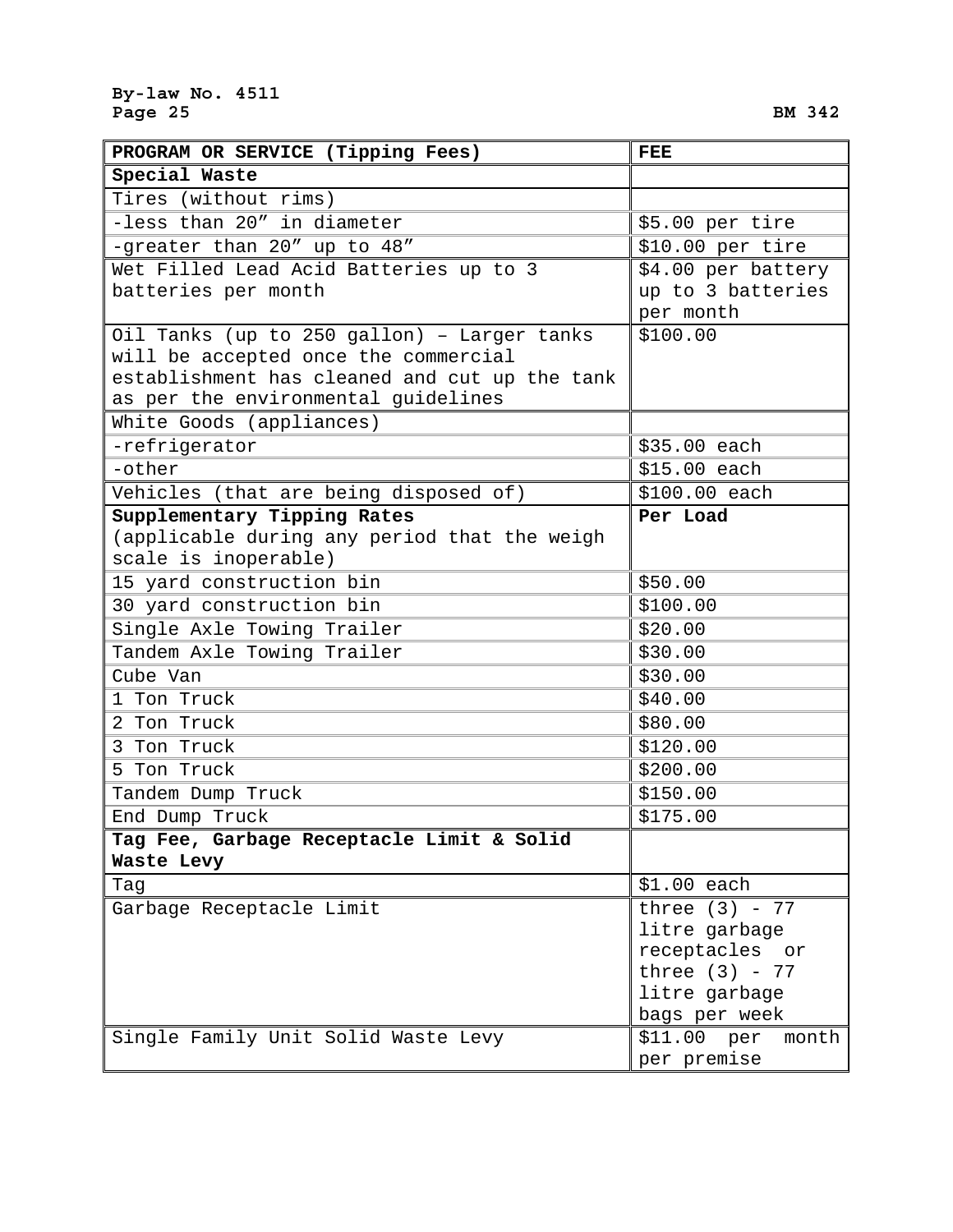# **PART 18** – Development Permit Fees (Zoning By-law No. 4404)

| <b>APPLICATION/SERVICE</b>                                                                                                                                                                                                                            | <b>FEE</b>                                                                                                                                                                                                                        |
|-------------------------------------------------------------------------------------------------------------------------------------------------------------------------------------------------------------------------------------------------------|-----------------------------------------------------------------------------------------------------------------------------------------------------------------------------------------------------------------------------------|
| (For this Part, where the development involves more than one type of<br>development, the fee shall be the sum of all applicable fees. Where<br>development proceeds without a permit being first obtained, the<br>appropriate fees shall be doubled.) |                                                                                                                                                                                                                                   |
| Single Family Dwelling                                                                                                                                                                                                                                | \$175.00 per application                                                                                                                                                                                                          |
| Duplex or Semi Detached                                                                                                                                                                                                                               | \$300.00 per application                                                                                                                                                                                                          |
| Multi-Family Dwelling                                                                                                                                                                                                                                 | \$250.00 per application + \$30 per<br>unit                                                                                                                                                                                       |
| Commercial or Industrial<br>Use                                                                                                                                                                                                                       | \$250.00 per application + \$1.00/ $m^2$ for<br>the first $500m^2$ of gross floor area +<br>an additional $$0.25/m^2$ for area over<br>$500m^2$ up to a maximum of \$5,000.00                                                     |
| Home Occupation/Home<br>Based Business                                                                                                                                                                                                                | \$50.00 per application                                                                                                                                                                                                           |
| Sign                                                                                                                                                                                                                                                  | \$75.00 per application                                                                                                                                                                                                           |
| Residential Addition to<br>detached dwelling                                                                                                                                                                                                          | \$100.00 per application                                                                                                                                                                                                          |
| Residential decks, fences<br>and accessory structures                                                                                                                                                                                                 | \$75.00 per application                                                                                                                                                                                                           |
| Request for Conditionally<br>Permitted Use                                                                                                                                                                                                            | \$250.00 per application                                                                                                                                                                                                          |
| Request for Change of Use                                                                                                                                                                                                                             | \$100.00 per application                                                                                                                                                                                                          |
| Variance Request                                                                                                                                                                                                                                      | \$50.00 for a variance less than<br>or equal to 10%<br>\$200.00 for variance greater<br>than 10% and less than 25%<br>\$300.00 for variance greater<br>than 25%<br>(50% of variance request fee<br>refundable if variance denied) |
| Zoning and/or General<br>Plan Amendment                                                                                                                                                                                                               | Greater of \$750.00 or \$1.00/ $m^2$ of area<br>to be amended up to a maximum of<br>\$1,500.00                                                                                                                                    |
| Request for Certificate<br>of Compliance Letter                                                                                                                                                                                                       | Single family, Duplex or semi-<br>detached dwelling - \$50.00 per<br>letter<br>Multi-family, commercial or<br>industrial use - \$100.00 per<br>letter                                                                             |